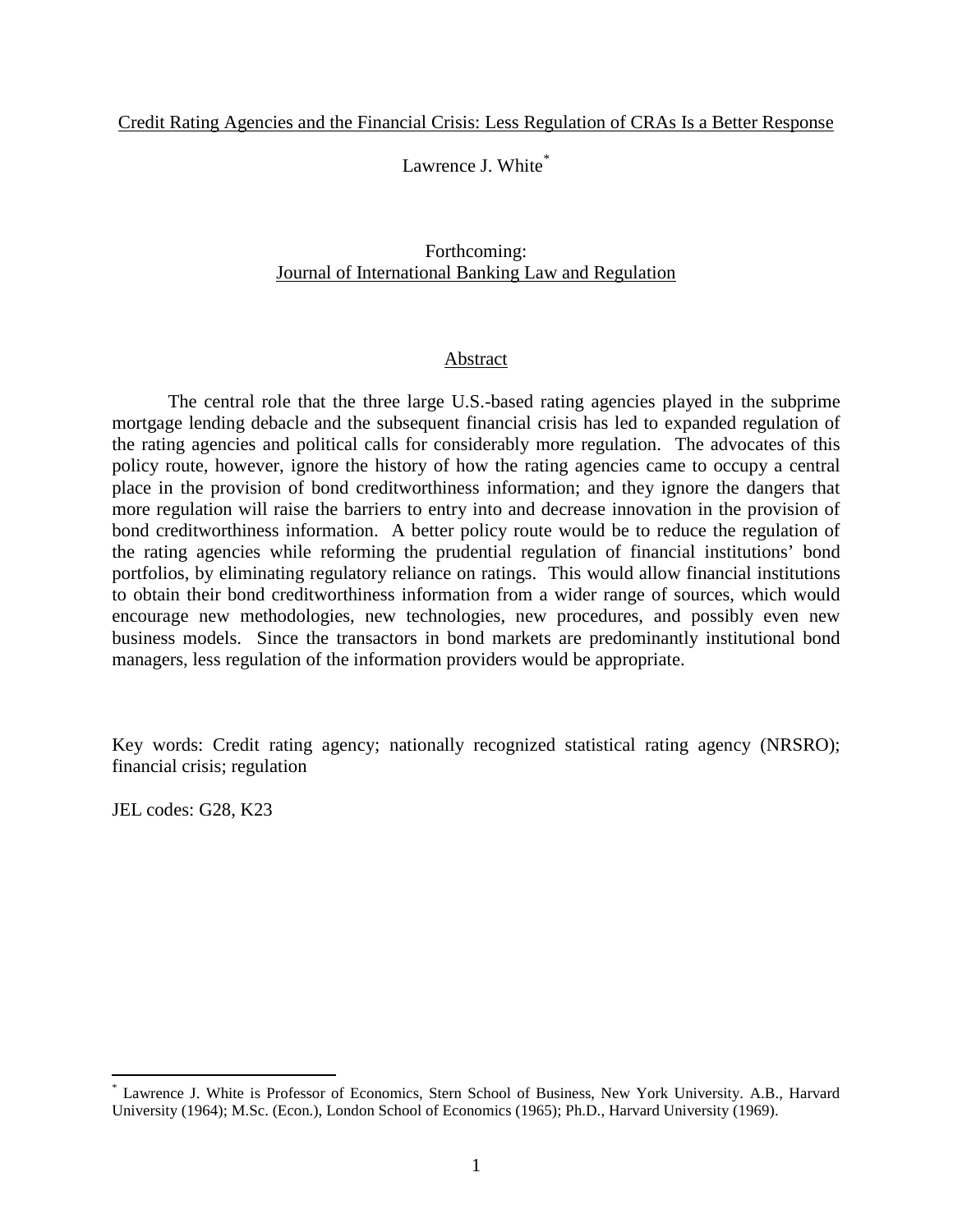*"…an insured state savings association…may not acquire or retain any corporate debt securities not of investment grade."* 12 Code of Federal Regulations § 362.11

*" …any user of the information contained herein should not rely on any credit rating or other opinion contained herein in making any investment decision."* The usual disclaimer that is printed at the bottom of Standard & Poor's credit ratings

### I. Introduction

When the histories are written of the U.S. subprime residential mortgage debacle of 2007-2008, and the world financial crisis that followed, the three large U.S.-based credit rating agencies – Moody's, Standard & Poor's  $(S\&P)$ , and Fitch – will surely be seen as central parties to the debacle; and rightly so. Their initially favorable ratings on the bonds that were securitized from subprime residential mortgages and other debt obligations were crucial for the successful sale of these bonds to various categories of institutional investors. In turn, the sale of these bonds provided an important underpinning for the U.S. housing boom of 1998-2006 and the selfreinforcing housing price bubble.

When U.S. house prices ceased rising in mid-2006 and then began to fall, many mortgage borrowers (who were relying on a continuation of house price increases) could not repay their mortgages and began defaulting. The initial assumptions of the rating agencies proved to be overly optimistic – especially for the bonds that were based on mortgages that were originated in 2005 and 2006. The prices of the mortgage bonds collapsed (and were duly downgraded by the rating agencies), with disastrous consequences for the financial institutions that had invested in those bonds and for the larger U.S. financial system as well as many other countries' financial systems.

The credit rating agencies have received a great deal of media, political, and regulatory attention since the early summer of 2007. The political urge seems to be (figuratively) to want to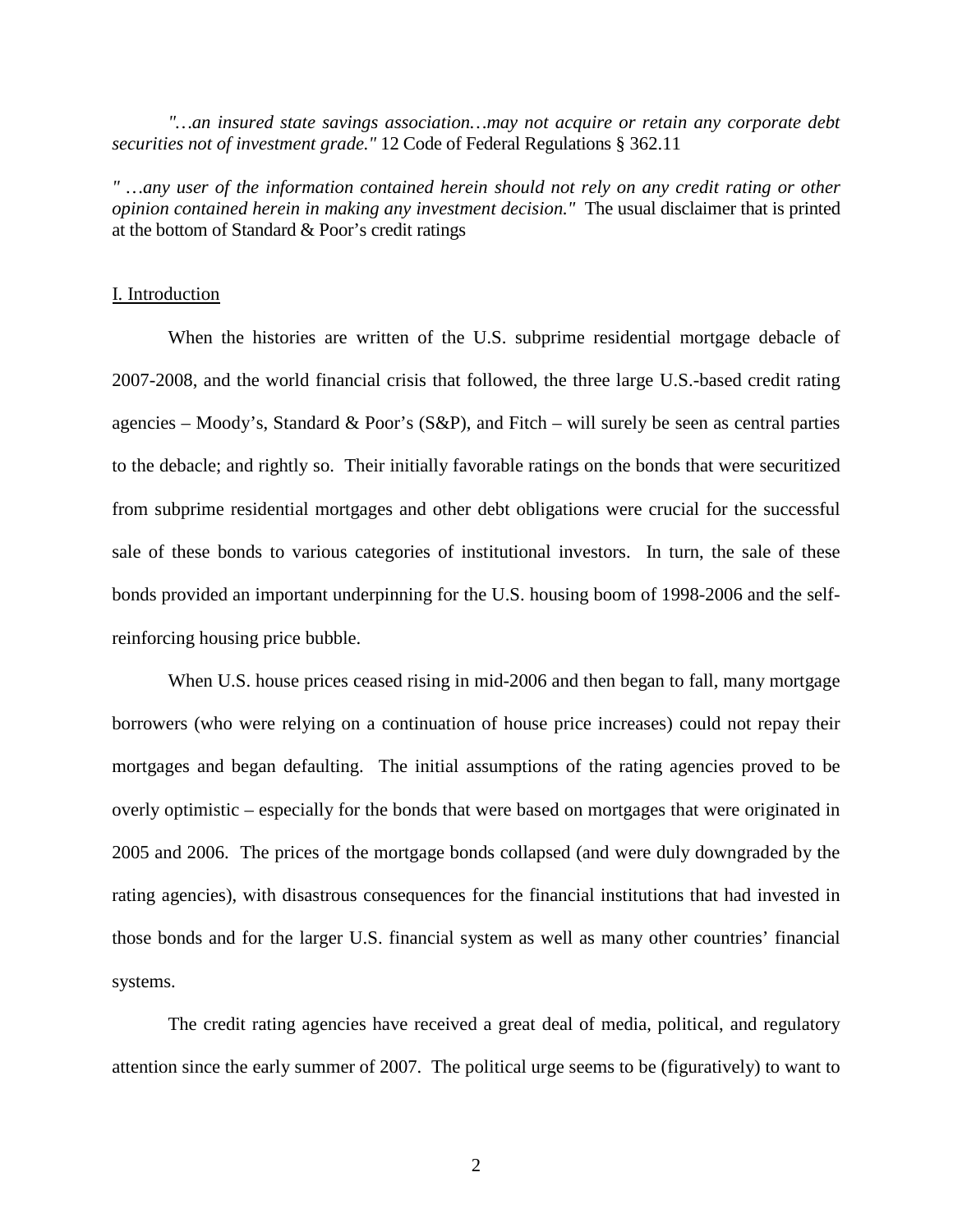grab the rating agencies by the lapels, shake them, and shout at them: "Do a better job!" Further, the current business model of all three of the major rating agencies – an "issuer pays" model, whereby the rating agencies are paid by the same entities whose bonds the agencies are rating  $$ has also attracted a considerable amount of attention, since the potential conflicts of interest in this model are clear.

Although this political urge and the focus on the issuer pays business model are understandable, they are misguided. They ignore the seven decades of history of the prudential regulation of financial institutions' bond holdings, which helped propel the rating agencies into the center of the U.S. bond markets and virtually assured that when they did make mistakes, those mistakes would have serious consequences for the financial system of the U.S. The critics of the issuer pays model have largely ignored the history of the issuer pays model: It was adopted by the major credit rating agencies in the early 1970s, yet didn't "blow up" until four decades later.

The political pressures have already led to some regulations – and are likely to lead to considerably more – that will raise the costs of providing ratings and thus raise barriers to entry, which in turn will tend to discourage new ideas, new methodologies, new technologies, perhaps new business models; in short, they will discourage innovation. This added regulation will tend to stultify the credit rating business and entrench and encrust current practices. Ironically, it is likely to make the incumbent large credit rating agencies more important, not less.

There is a better way. That way involves less regulation of the credit rating agencies, as well as a reformulation of the prudential regulation of financial institutions' bond portfolios. The result would be more entry and more innovation in the provision of information for the bond markets and greater efficiency in those markets.

3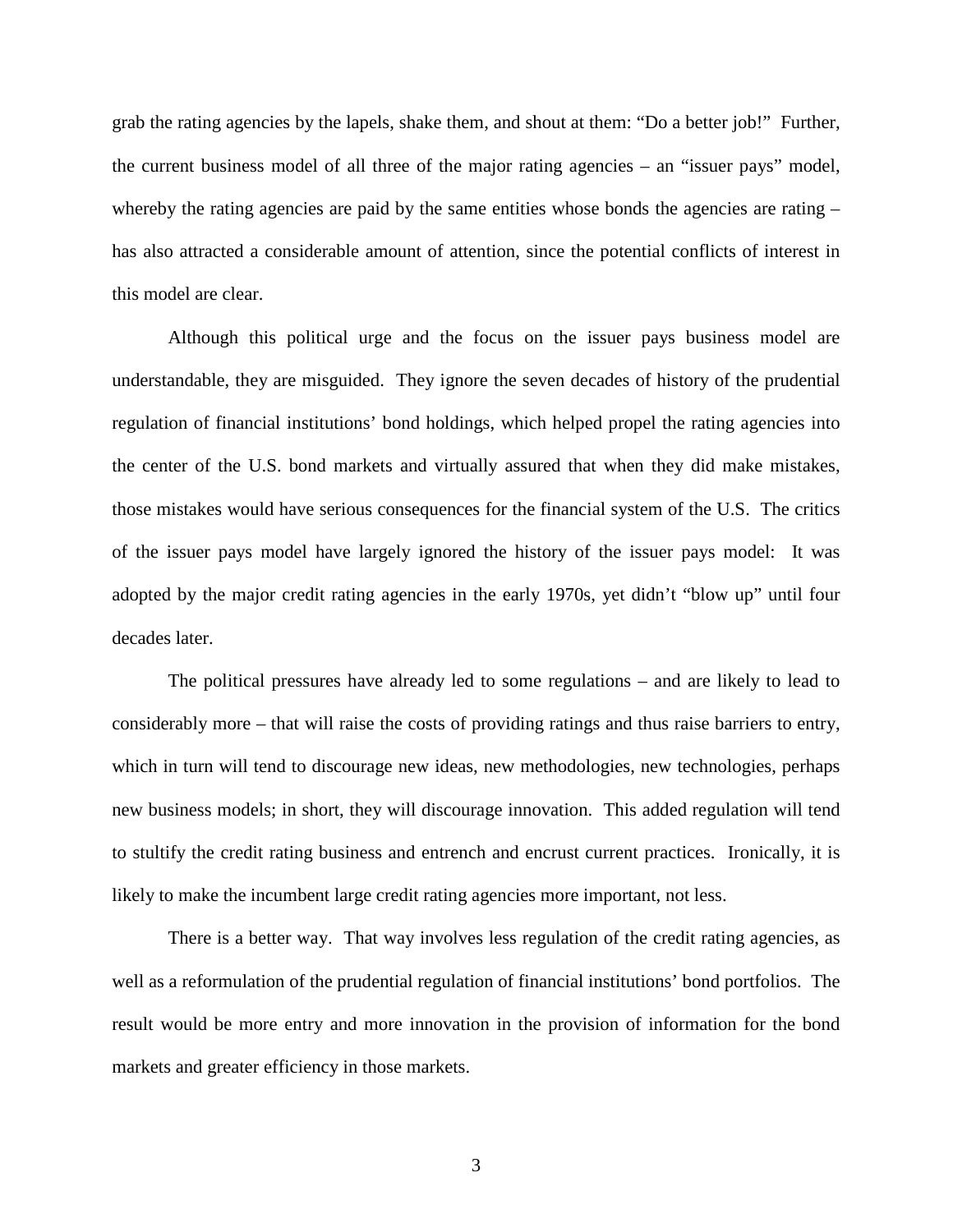The argument for this better way requires an understanding of the history of the bond rating industry, the history of the prudential regulation of financial institutions' bond portfolios, and the intertwining of those two histories that began over seven decades ago. It also requires an understanding that the bond markets are overwhelmingly an institutional market, where the buy and sell decisions are made by bond managers at financial institutions and not by retail investors.

Laying out this argument will be the goal of this article. The orientation of this article will be on the U.S. experience;<sup>[1](#page-3-0)</sup> but the lessons surely carry over to how credit rating agencies are or are not regulated in other countries.

### II. The Role of Credit Rating Agencies

A central issue in finance – perhaps the central issue in finance – is the uncertainty of a lender as to whether a borrower will repay a loan. The critical problem is one of asymmetric information: The borrower usually knows more about the prospects for repayment than does the lender. As a consequence, before extending a loan, lenders will gather extensive information about prospective borrowers, so as to try to determine which are the more creditworthy

<span id="page-3-0"></span><sup>&</sup>lt;sup>1</sup> Other discussions of this experience can be found in: Lawrence J. White, "The Credit Rating Industry: An Industrial Organization Analysis," in Richard M. Levich, Carmen Reinhart, and Giovanni Majnoni, eds., Ratings, Rating Agencies, and the Global Financial System, Kluwer (Boston, 2002), pp. 41-63; Lawrence J. White, "The SEC's Other Problem," Regulation, 25 (Winter 2002-2003), pp. 38-42; Lawrence J. White, "Good Intentions Gone Awry: A Policy Analysis of the SEC's Regulation of the Bond Rating Industry," Policy Brief #2006-PB-05, Networks Financial Institute, Indiana State University, 2006; Lawrence J. White, "A New Law for the Bond Rating Industry," Regulation, 30 (Spring 2007), pp.48-52; Lawrence J. White, "The Credit-Rating Agencies and the Subprime Debacle," Critical Review, 21, Nos. 2-3, 2009, pp. 389-399; Matthew C. Richardson and Lawrence J. White, "The Rating Agencies: Is Regulation the Answer?" in Viral Acharya and Matthew C. Richardson, eds., Restoring Financial Stability: How to Repair a Failed System. New York: Wiley, 2009, pp. 101-115; Richard Cantor and Frank Packer, "The Credit Rating Industry," Journal of Fixed Income, 5 (December 1995), pp. 10-34; Herwig Langohr and Patricia Langohr, The Rating Agencies and Their Credit Ratings: What They Are, How They Work, and Why They Are Relevant, Wiley (Chichester, 2008); Frank Partnoy, "The Siskel and Ebert of Financial Markets: Two Thumbs Down for the Credit Rating Agencies," Washington University Law Quarterly, 77 No. 3 (1999), pp. 619-712; Frank Partnoy, "The Paradox of Credit Ratings," in Richard M. Levich, Carmen Reinhart, and Giovanni Majnoni, eds., Ratings, Rating Agencies, and the Global Financial System, Kluwer (Boston, 2002), pp. 65-84; Timothy J. Sinclair, The New Masters of Capital: American Bond Rating Agencies and the Politics of Creditworthiness, Cornell University Press (Ithaca, 2008); and Richard Sylla, "An Historical Primer on the Business of Credit Ratings," in Richard M. Levich, Carmen Reinhart, and Giovanni Majnoni, eds., Ratings, Rating Agencies, and the Global Financial System, Kluwer (Boston, 2002), pp. 19-40.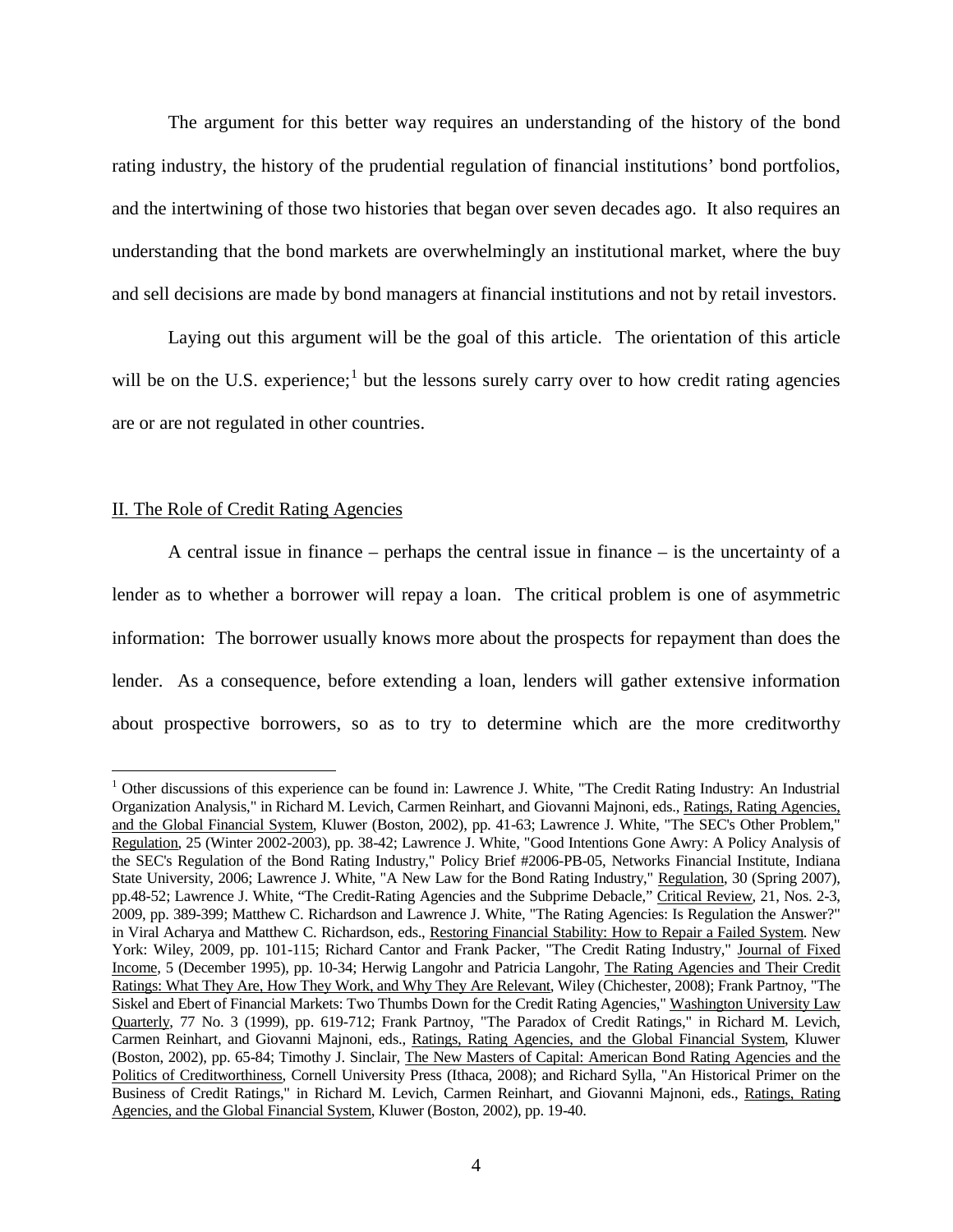borrowers and which are the less creditworthy;<sup>[2](#page-4-0)</sup> and even after extending a loan, the lender will usually want to monitor the borrower's actions, so as to be reassured that the borrower's actions are not putting repayment in jeopardy. $3$ 

For the remainder of this article, it will be important to keep in mind that bonds are just another form of a loan. Although the terminology (e.g., "investors", "investing", "purchasing"; "issuers", "issuing", "selling") of bonds may make them sound different, a bond is fundamentally a loan: $4$  The bond issuer is the borrower; the bond buyer (or investor) is the lender.<sup>[5](#page-4-3)</sup> Accordingly, that central question of finance – will I get repaid? – applies just as importantly to bonds.

Credit rating agencies are one potential source of help for piercing the fog of asymmetric information for bonds. After collecting information about bond issuers, they offer judgments – they prefer the word "opinions" [6](#page-4-4) – about the creditworthiness of bonds that are issued by corporations, governments (including state and local governments, as well as national – "sovereign" – issuers), and securitizers of mortgage (and other) loans.<sup>[7](#page-4-5)</sup> These judgments are in

<span id="page-4-0"></span> $2$  In addition, lenders may take other protective actions, such as requiring collateral as the security for the loan or requiring a co-signer or guarantor. Lenders may also place restrictions in the lending agreement (or covenants in a bond indenture) that limit the actions of the borrower during the period of the loan.

<span id="page-4-1"></span><sup>&</sup>lt;sup>3</sup> Even the act of requiring a fixed monthly payment on a loan (as compared with waiting for a "balloon" repayment at the end of the loan period) is a form of monitoring. If a borrower fails to make a monthly payment, this failure is an early signal that further repayment may be in jeopardy.

<span id="page-4-2"></span> $4$  The major difference is that a bond is usually considered to be a security and hence is tradable, whereas a loan usually is not considered to be a security (although it may be sold from one party to another, as has been increasingly true for mortgage loans and other loans originated by banks).

<span id="page-4-3"></span> $<sup>5</sup>$  And if a subsequent investor buys a bond from its original investor, that subsequent investor is now in the role of</sup> lender, to whom the issuer (borrower) owes the repayment.

<span id="page-4-4"></span><sup>&</sup>lt;sup>6</sup> The rating agencies prefer that word because it allows them to portray themselves as "publishers", akin to the publishers of newspapers, and thereby gain the protection of the First Amendment of the U.S. Constitution when they are sued by unhappy investors (e.g., who claim that they were injured by ratings that were subsequently shown<br>to be overly optimistic) or by issuers (e.g., who claim that they were injured by overly pessimistic rating

<span id="page-4-5"></span><sup>&</sup>lt;sup>7</sup> The judgment may apply solely to a specific bond issuance or more broadly to the issuer as well. In the case of a specific bond issuance, the judgment may be solely about the prospects for default, or it may also include a prediction about the likely losses that a bond holder will suffer in the event of default.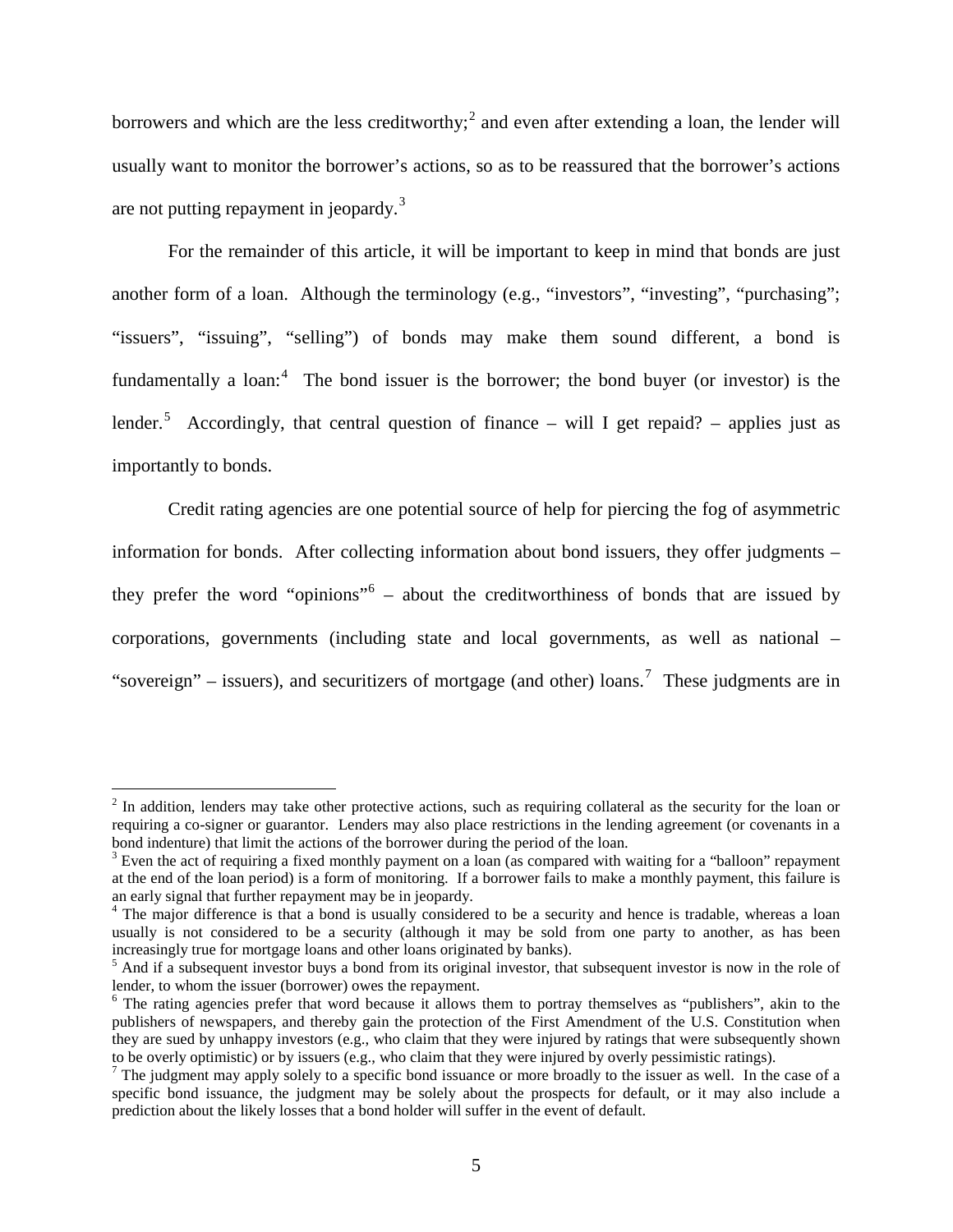the form of "ratings," the best known symbols of which are those used by S&P and a number of other rating agencies: AAA, AA, A, BBB, etc., with pluses and minuses as well.<sup>[8](#page-5-0)</sup>

It is important to emphasize that the credit rating agencies are not the only potential source of such creditworthiness information. Many financial institutions are capable of doing their own research. There are smaller financial services firms that may not describe themselves as "rating agencies" but that nevertheless provide advice about creditworthiness to (institutional) bond investors. Further, many financial services companies, including large investment banks and commercial banks, employ "fixed income analysts" whose recommendations with respect to bond investments (based on their judgments about those bonds' creditworthiness) are provided to those companies' (institutional) clients.<sup>[9](#page-5-1)</sup>

How then did the three large credit rating agencies gain their prominence at the center of the bond markets? It is to the history of the credit rating agencies, and their entwinement with the prudential regulation of many financial institutions' bond portfolios, to which we now turn.

### III. Some pre-2000 Financial History

John Moody is generally credited with providing the first published bond ratings. Moody's firm<sup>[10](#page-5-2)</sup> published its first bond ratings (mostly on railroad bonds) in April 1909. That innovation was followed by the entry of Poor's Publishing Company into the provision of published ratings in 1916, by the Standard Statistics  $\text{Compary}^{11}$  $\text{Compary}^{11}$  $\text{Compary}^{11}$  in 1922, and by the Fitch

<span id="page-5-0"></span><sup>&</sup>lt;sup>8</sup> A separate set of symbols is used for the ratings of short-term debt instruments, such as commercial paper.

<span id="page-5-1"></span><sup>9</sup> Fixed income analysts have a professional society – the Fixed Income Analysts Society, Inc. (FIASI) – and there is even a Fixed Income Analysts Society Hall of Fame! An analysis of these fixed income analysts as a source of information about bonds can be found in Rick Johnston, Stanimir Markov, and Sundaresh Ramnath, "Sell-side Debt

<span id="page-5-2"></span><sup>&</sup>lt;sup>10</sup> The Moody's company was bought by Dun & Bradstreet in 1962; subsequently, in 2000 Dun & Bradstreet spun off Moody's as a freestanding corporation.

<span id="page-5-3"></span><sup>&</sup>lt;sup>11</sup> Standard and Poor's merged to form S&P in 1942; S&P was absorbed by McGraw-Hill in 1966.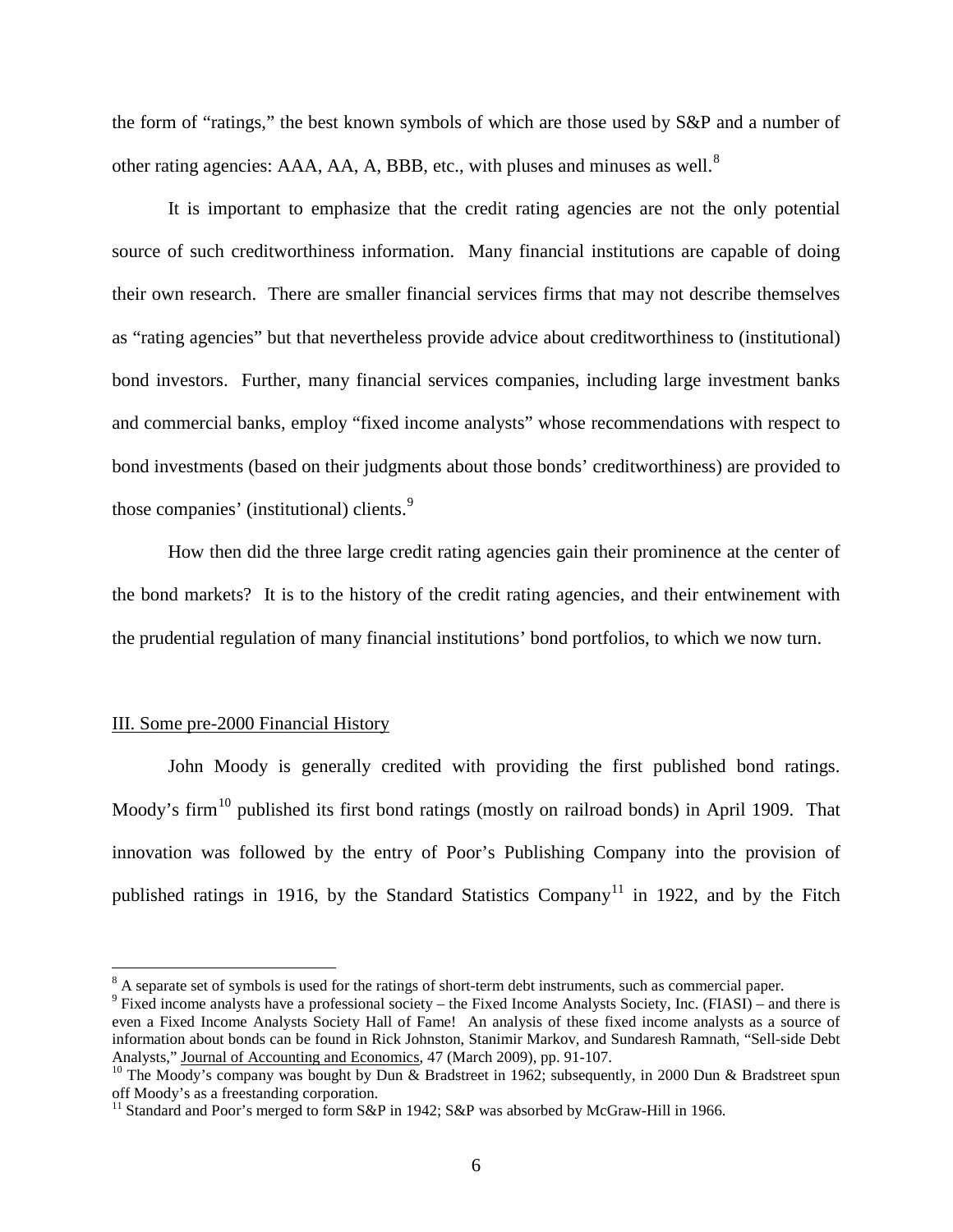Publishing Company<sup>[12](#page-6-0)</sup> in 1924. Recall that this was the era before the establishment of the U.S. Securities and Exchange Commission (SEC, which was created in 1934) and its requirements that publicly traded companies should issue standardized financial statements. In that reduced information era, Moody and the other firms that followed his lead were clearly meeting a market demand for their information services.

These rating companies sold their ratings to bond investors, in the form of thick rating manuals. In the parlance of modern-day corporate strategy, their business model was that of "investor pays".

The relationship between the rating companies and the bond markets changed importantly in the 1930s. Thousands of U.S. banks had failed in the late 1920s and early 1930s. Major changes in the prudential regulation of banks were enacted in the 1930s. Concomitant with those legislative changes was an important set of regulatory changes, involving the use of credit ratings, that were designed to encourage banks to hold safe bonds in their portfolios. These changes culminated in 1936 with a federal regulatory prohibition on banks' being able to invest in "speculative investment securities" as determine by "recognized rating manuals". "Speculative" securities were those that were below "investment grade"; a common phrase today for such securities would be "junk bonds". Thus, if banks wanted to invest in bonds, they were restricted to investing only in "investment grade" bonds (e.g., bonds that were rated BBB or better on the S&P scale

This regulatory edict (which still applies to U.S. banks today) caused an important change in the provision of information to the bond market. Whereas banks had previously been free to act on information about bonds from any source that they had considered to be reliable

<span id="page-6-0"></span> $12$  Fitch merged with a British Firm (IBCA, which was a subsidiary of a French business services conglomerate, FIMILAC) in 1997.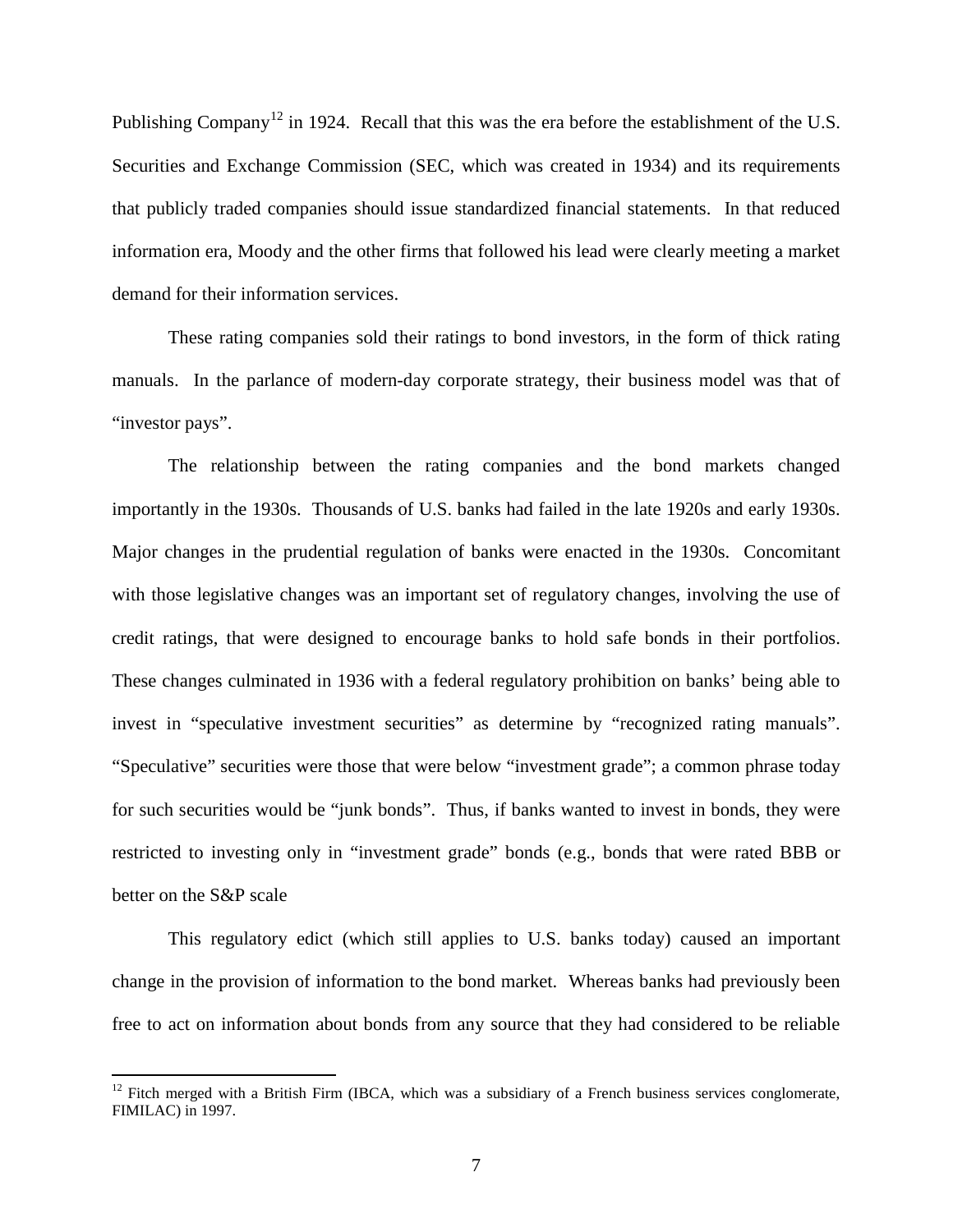(albeit within the constraints of the prudential oversight by bank regulators), banks were now constrained to heed the judgments of the publishers of "recognized rating manuals" – i.e., Moody's, Standard, Poor's, and Fitch – at least with respect to the categories of bonds that could be bought and bonds that could not be bought.<sup>[13](#page-7-0)</sup> Since banks were important participants in the bond markets, other institutional buyers and sellers in the bond markets would also want to know the specifics of these rating agencies' ratings.

From a regulatory perspective, bank regulators were no longer using their own prudential judgments for what were and were not safe bond portfolios for their regulated banks. Instead, they had delegated (or outsourced) that safety judgment to these private third-party rating agencies. Equivalently, the bank regulators had endowed these third-party rating agencies' ratings with *the force of law*.

In the following decades the 48 (and later, 50) state regulators of insurance companies<sup>[14](#page-7-1)</sup> adapted their prudential regulation in a similar direction. The state regulators wanted their regulated insurance companies to have adequate capital to support the riskiness of the bonds in their portfolios. Accordingly, the regulators established minimum capital requirements that were linked to the riskiness of the bonds in insurance companies' portfolios, with riskiness being determined by the ratings of the same small group of rating agencies. Once again, prudential regulators had delegated their safety judgments to a small set of third parties; equivalently, another set of important participants in the bond markets were being required to heed the ratings of a select group of rating agencies. In the 1970s, federal pension fund regulators followed a

<span id="page-7-0"></span><sup>&</sup>lt;sup>13</sup> Bank regulators have since employed ratings for other regulatory purposes as well. For example, the capital requirements on residential mortgage-backed securities (MBS) are reduced for MBS that are rated AA or better. Also, in 1989 the prohibition on holding "speculative" securities was extended to savings institutions.

<span id="page-7-1"></span> $<sup>14</sup>$  In the U.S., the regulation of insurance companies is solely a function of the individual states.</sup>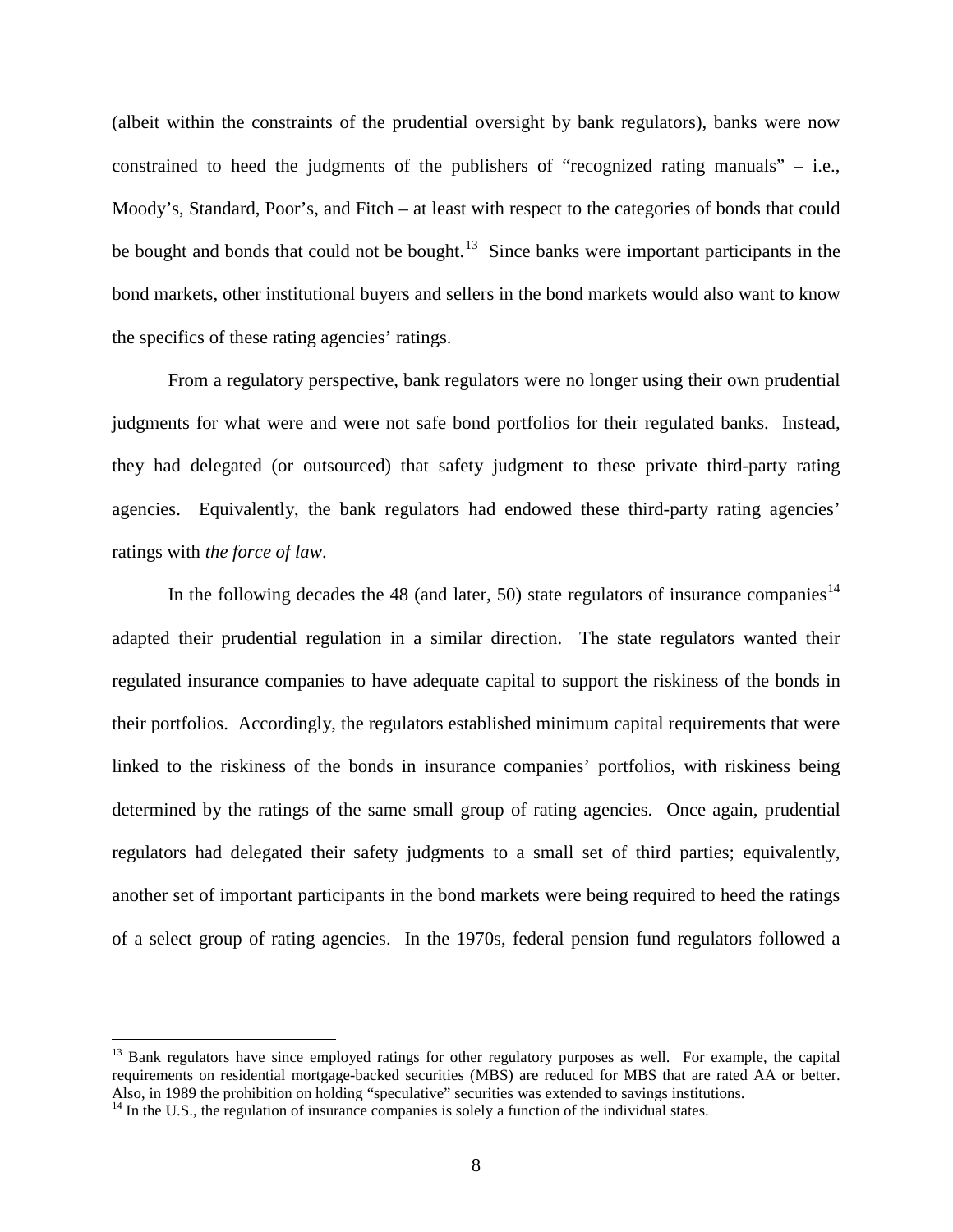similar strategy of requiring defined-benefit pension funds to heed ratings in their bond investment decisions.

This regulatory reliance on the ratings of fewer than a (literal) handful of rating firms – endowing them with the force of law – was crystallized by the SEC in 1975. The SEC wanted to revise its minimum capital requirements for broker-dealers (i.e., securities firms), so as to link those capital requirements to the riskiness of the bonds in their portfolios. Following the example of the state insurance regulators, the SEC used the rating agencies' ratings as the guide to bonds' riskiness. However, the SEC was uneasy with the vagueness of the previous references to "recognized rating manuals": A bogus rating firm might promise "AAA" ratings for the bonds of a company that paid a suitable fee (and threaten "DDD" ratings for the bonds of the companies that did not); and a broker-dealer might want to use those ratings for the determination of its capital requirements, claiming that these ratings were "recognized".

To deal with this problem, the SEC created the category of "nationally recognized statistical rating agency" (NRSRO); it immediately "grandfathered" Moody's, S&P, and Fitch into the category; and it instructed broker-dealers to heed only the NRSROs' ratings.<sup>[15](#page-8-0)</sup> The other U.S. financial regulators soon followed the SEC's lead in this regard, adopting the NRSRO category and the rating firms within it as the source of the ratings that their regulated financial institutions must heed in their choices of bond portfolios.

Over the next 25 years the SEC designated only four additional firms as NRSROs.<sup>[16](#page-8-1)</sup> However, mergers among these firms and with Fitch caused the number of NRSROs to return to the original three by year-end 2000. De facto, the SEC had become a significant barrier to entry

<span id="page-8-0"></span><sup>&</sup>lt;sup>15</sup> In the early 1990s the SEC similarly mandated that money market mutual funds heed the NRSROs' ratings in choosing safe short-term bonds (i.e., commercial paper) for their portfolios.

<span id="page-8-1"></span><sup>&</sup>lt;sup>16</sup> They were as follows: Duff & Phelps in 1982; McCarthy, Crisanti & Maffei in 1983; IBCA in 1991; and Thomson Bank Watch in 1992.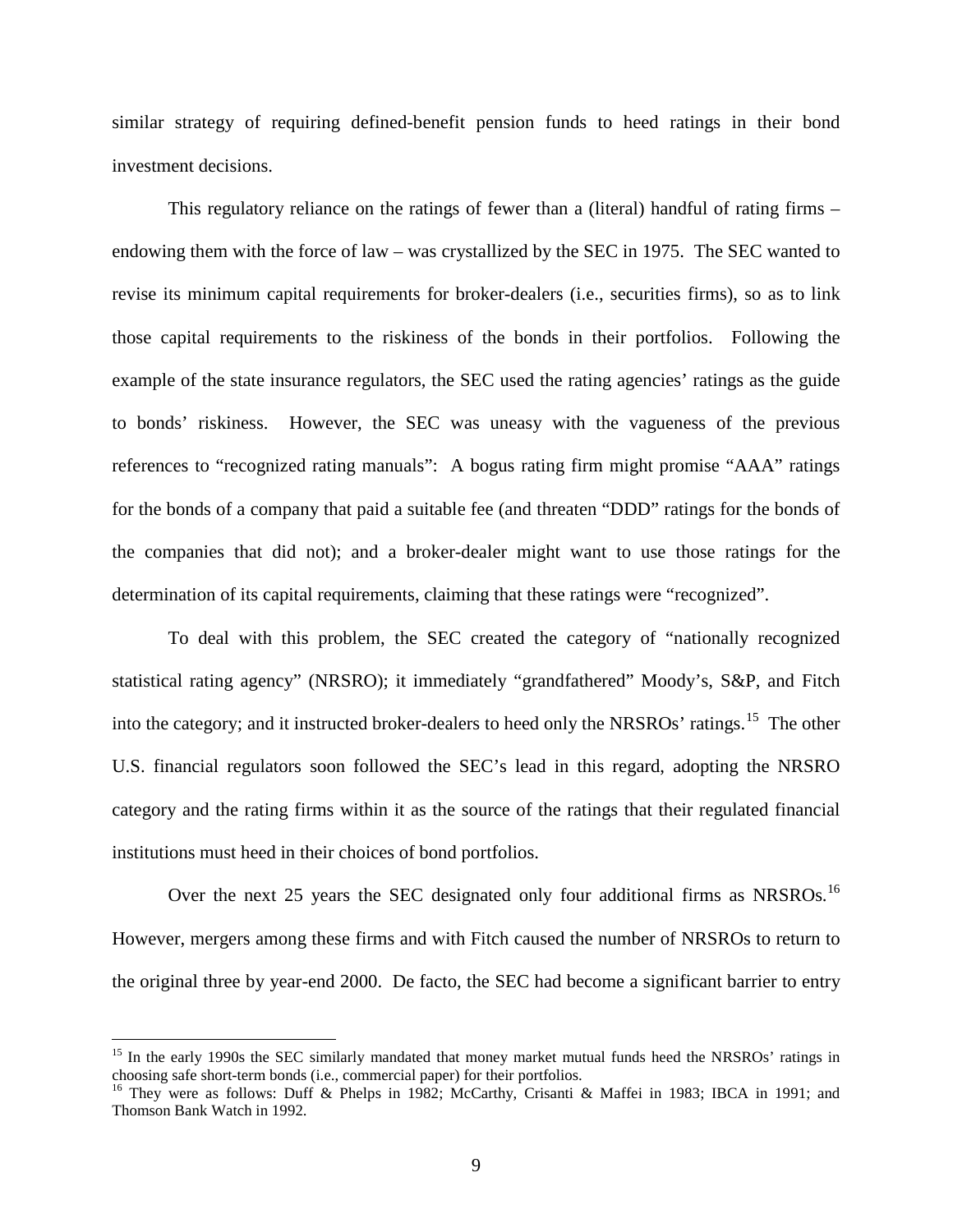into the credit rating business, since the NRSRO designation was important for a potential entrant. Without the NRSRO designation, a would-be bond rater would have difficulty attracting the attention of many of the "buy-side" financial institutions (since their financial regulators had mandated that these institutions follow the judgments of the NRSROs); and without the attention of many of the buy-side institutions, bond issuers (the "sell side") would also be likely to ignore a non-NRSRO fledgling.<sup>[17](#page-9-0)</sup>

In addition, the SEC was remarkably opaque in its handling of the NRSRO category. It never defined the criteria for becoming a NRSRO; and its decisions to approve or reject an applicant's request to become a NRSRO were never transparent; it never established a formal application or review process, and never explained its decisions.

One other important pre-2000 event is worth noting: In the early 1970s, the major credit rating firms changed their business models from the "investor pays" model that had been established by John Moody in 1909 to an "issuer pays" model, whereby the entities whose bonds were being rated would be the parties that would pay the raters. The reason for this shift in business model has never been established definitively. There are four candidate explanations:

1. The early 1970s were the period when the high-speed photocopy machine (producing relatively inexpensive photocopies) was coming into widespread use; the rating agencies were afraid that they would lose too many sales of rating manuals to investors who would instead "free ride" by obtaining photocopies of the rating information from friends. The issuer pays model would not suffer from the free-riding problem.

<span id="page-9-0"></span> $17$  The absence of the NRSRO designation was not fatal, however. A few smaller non-NRSRO firms that offered ratings – notably, Egan-Jones, Lace Financial, and KMV – were able to survive. All had "investor pays" business models. KMV was absorbed by Moody's in 2002.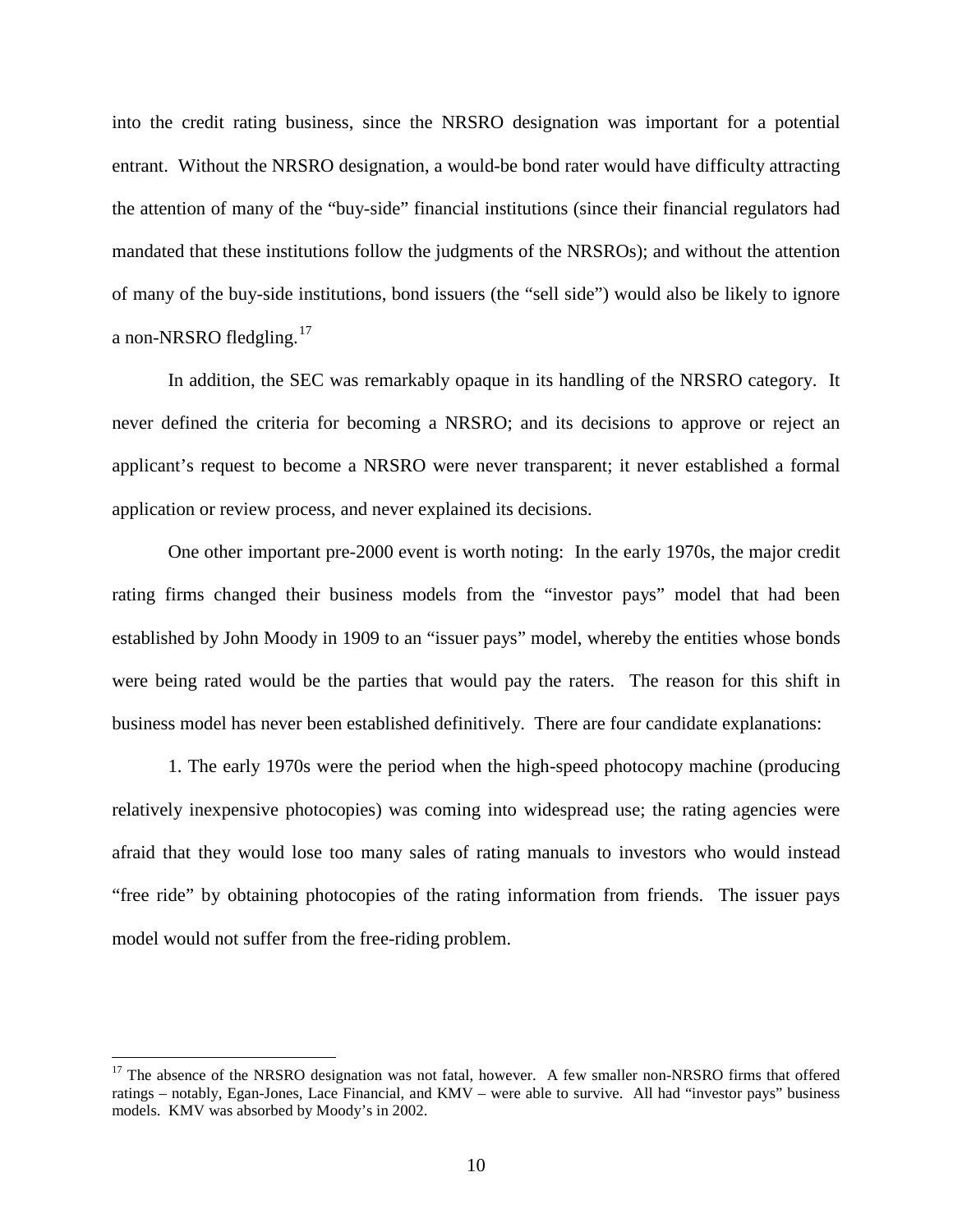2. The Penn-Central Railroad's bankruptcy in 1970 shocked the bond markets and caused issuers to be willing to pay for the certification that the credit rating agencies could provide. $18$ 

3. The credit rating agencies belatedly (in the early 1970s) realized that their ratings were essential for issuers to be able to sell their bonds to banks and insurance companies and should be willing to pay for that access.

4. The credit rating business, like many other information businesses – e.g., newspapers and magazines; cable television broadcasting – is a "two-sided market," where payments can come from either side of the market<sup>[19](#page-10-1)</sup> and which side will actually pay can be idiosyncratic.

In any event, the conversion of the industry to the issuer-pays model clearly opened the door to some obvious potential conflict of interest problems, since issuers might "shop around" for favorable ratings and thereby place pressure on the rating agencies to shade their ratings upward (or risk losing the issuer's business to a more pliant rating agency). The question of the potential conflicts of interest that are embedded in the issuer pays model is an important one, and we will return to it below.

#### IV. The Events of the Past Decade

<span id="page-10-0"></span><sup>&</sup>lt;sup>18</sup> This argument is advanced in Martin S. Fridson, "Why Do Bond Rating Agencies Exist?" Extra Credit (Merrill Lynch), November/December 1999. A drawback to the argument is that, if the bond markets really were shocked by the Penn-Central's bankruptcy, then bond investors should have been willing to pay even more (than previously) for good information about the creditworthiness of bonds and their issuers. Also, if the bond markets were truly shocked by that bankruptcy, what did this indicate about the timeliness and value of the ratings that the credit rating agencies had provided for the Penn-Central's bonds?

<span id="page-10-1"></span><sup>19</sup> Or sometimes both sides pay. Many print publications gain revenues from advertisers and from reader subscriptions (or newsstand sales); but some publications get their revenues solely from advertisers; and a few eschew advertising and gain their revenues solely from readers. Similarly, in television broadcasting, many cable channels involve a mixture of advertising and cable subscription fees; but over-the-air broadcasting is supported solely by advertising, while some premium cable channels carry no advertising and are supported solely by viewer subscription fees.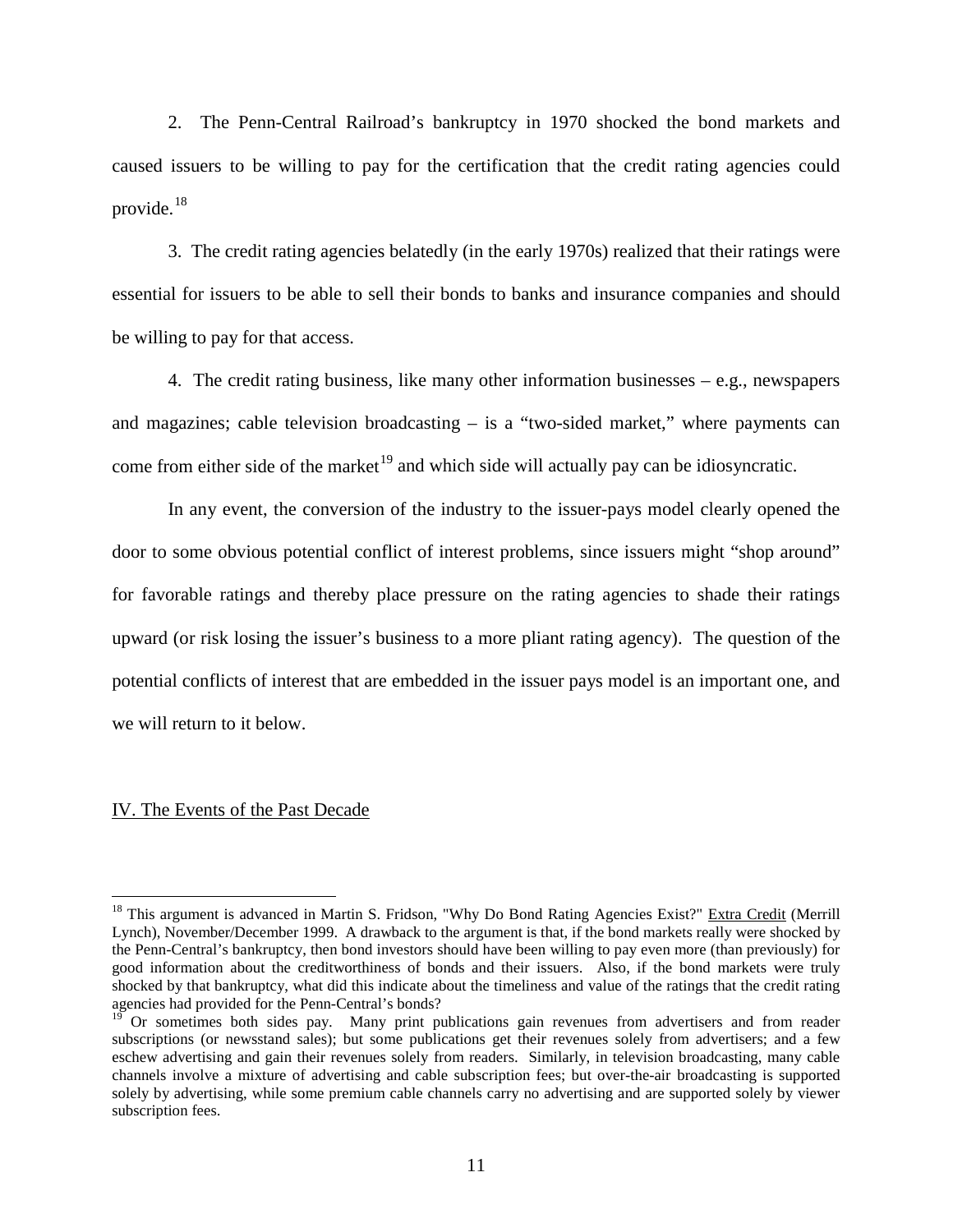The Enron bankruptcy of 2001 brought the NRSRO system – previously little known outside of the rating agencies themselves and the few individuals at the SEC who were responsible for administering it – to the attention of the U.S. Congress. In the aftermath of that bankruptcy, the media and then Congressional staffers discovered that the major rating agencies had maintained an investment grade on Enron's bonds as late as five days before the bankruptcy. The attention on the rating agencies then led to the "discovery" of the NRSRO system. Congressional hearings followed, in which the SEC and the rating agencies were repeatedly asked how the latter could have been so slow to recognize the deterioration of Enron's financial condition. The rating agencies were subsequently slow to downgrade WorldCom prior to its bankruptcy, and were subsequently grilled about that experience as well.

The Sarbanes-Oxley legislation of 2002 included a provision that required the SEC to send a report to the Congress on the rating agencies and the NRSRO system. The SEC duly complied; but the report simply raised a number of policy questions rather than providing any policy guidance.<sup>[20](#page-11-0)</sup> However, the SEC apparently did feel some pressure to expand the number of NRSROs from the three that had prevailed since December 2000. In early 2003 the SEC designated Dominion Bond Rating Services, a Canadian firm, as the fourth NRSRO; and in early 2005 it designated A.M. Best, an insurance company rating specialist, as the fifth NRSRO. The SEC nevertheless continued in its opaque ways: It still had not defined the criteria for designating a NRSRO; and it had not developed any formal application or approval/denial process.

Tiring of the SEC's persistence as a barrier to entry – and an opaque one at that – the Congress passed the Credit Rating Agency Reform Act (CRARA), which President George W.

<span id="page-11-0"></span><sup>&</sup>lt;sup>20</sup> See U.S. Securities and Exchange Commission, "Report on the Role and Function of Credit Rating Agencies in the Operation of the Securities Markets," January 2003.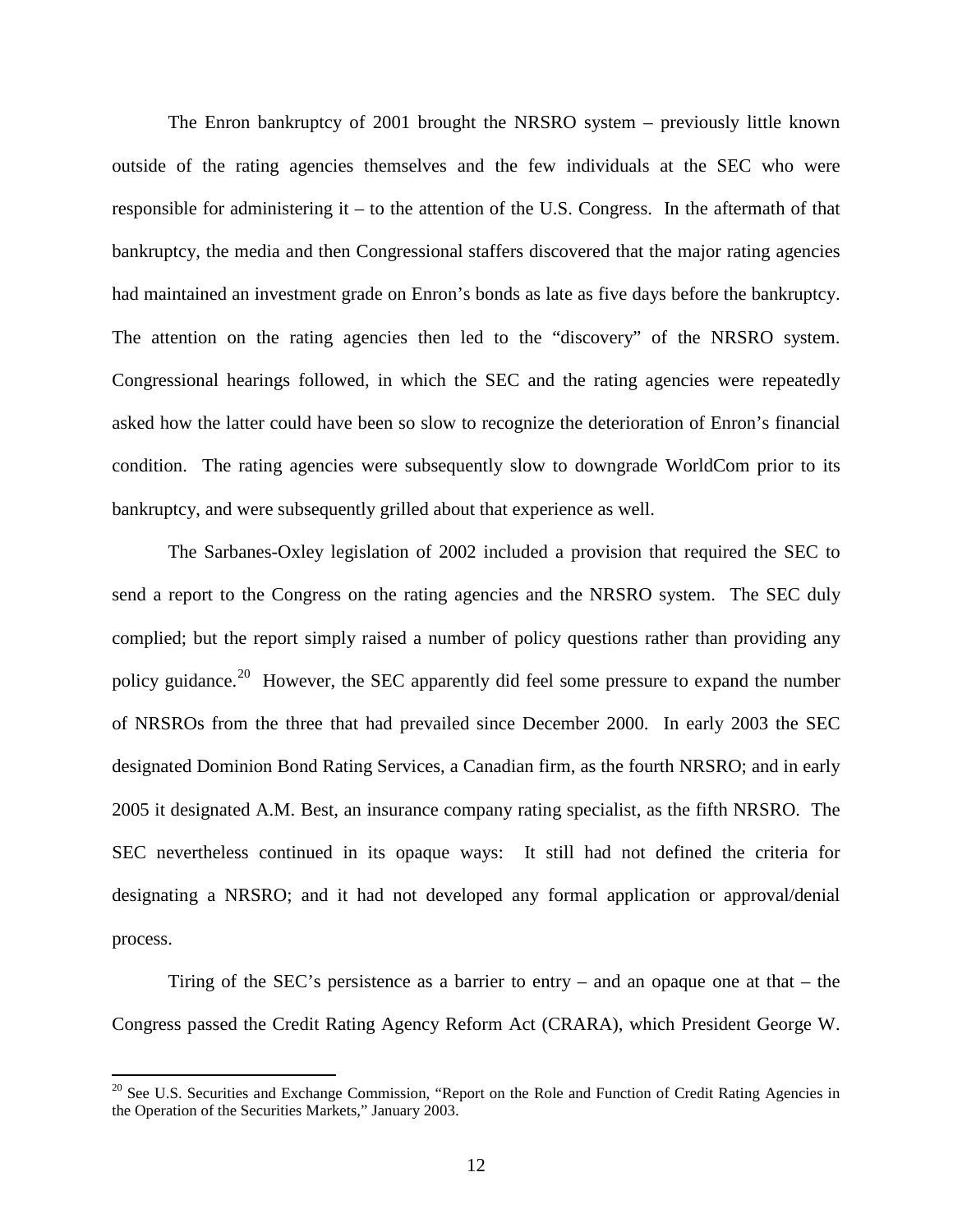Bush signed into law in September 2006. The Act specifically instructed the SEC to cease being a barrier to entry, specified the criteria that the SEC should use in deciding whether an applicant should qualify as a NRSRO, and insisted that the SEC should make transparent the application process and acceptance/rejection decisions. The Act also gave the SEC limited regulatory powers with respect to NRSROs, but specifically prohibited the SEC from influencing the NRSROs' ratings themselves or the NRSROs' business models.

In response to the CRARA, the SEC designated three new NRSROs in  $2007<sup>21</sup>$  $2007<sup>21</sup>$  $2007<sup>21</sup>$  and another two in  $2008.<sup>22</sup>$  $2008.<sup>22</sup>$  $2008.<sup>22</sup>$  There are currently ten NRSROs.

Lurking in the background from the late 1990s until the spring of 2007 – and then in the foreground from the summer of 2007 onward – was the boom in subprime residential mortgage lending and the three large credit rating agencies' role in it – and then the collapse.

There is little question that the three major credit rating agencies were central parties in the subprime mortgage lending boom. Subprime lending was fueled importantly by the ability of the mortgage originators to sell their loans to "packagers" (or securitizers), who pooled the loans into securities and sold the securities to institutional investors, or who combined the securities with other debt instruments into yet-more-complicated securities, such as collateralized debt obligations (CDOs) or the "asset-backed commercial paper" (ABCP) that was issued by "structured investment vehicles" (SIVs), that were sold to institutional investors. And crucial to the ability of these packagers to sell the securities was the process of obtaining favorable ratings on the securities.

These favorable ratings were important to the securitizers for at least three reasons: First, as was discussed above, many of the financial institutions that were the likely buyers of these

<span id="page-12-0"></span><sup>&</sup>lt;sup>21</sup> They were Japan Credit Rating Agency, Rating and Information, Inc. (of Japan), and Egan-Jones (a small U.S.based firm).

<span id="page-12-1"></span> $22$  These were two small U.S.-based firms: Lace Financial, and Realpoint.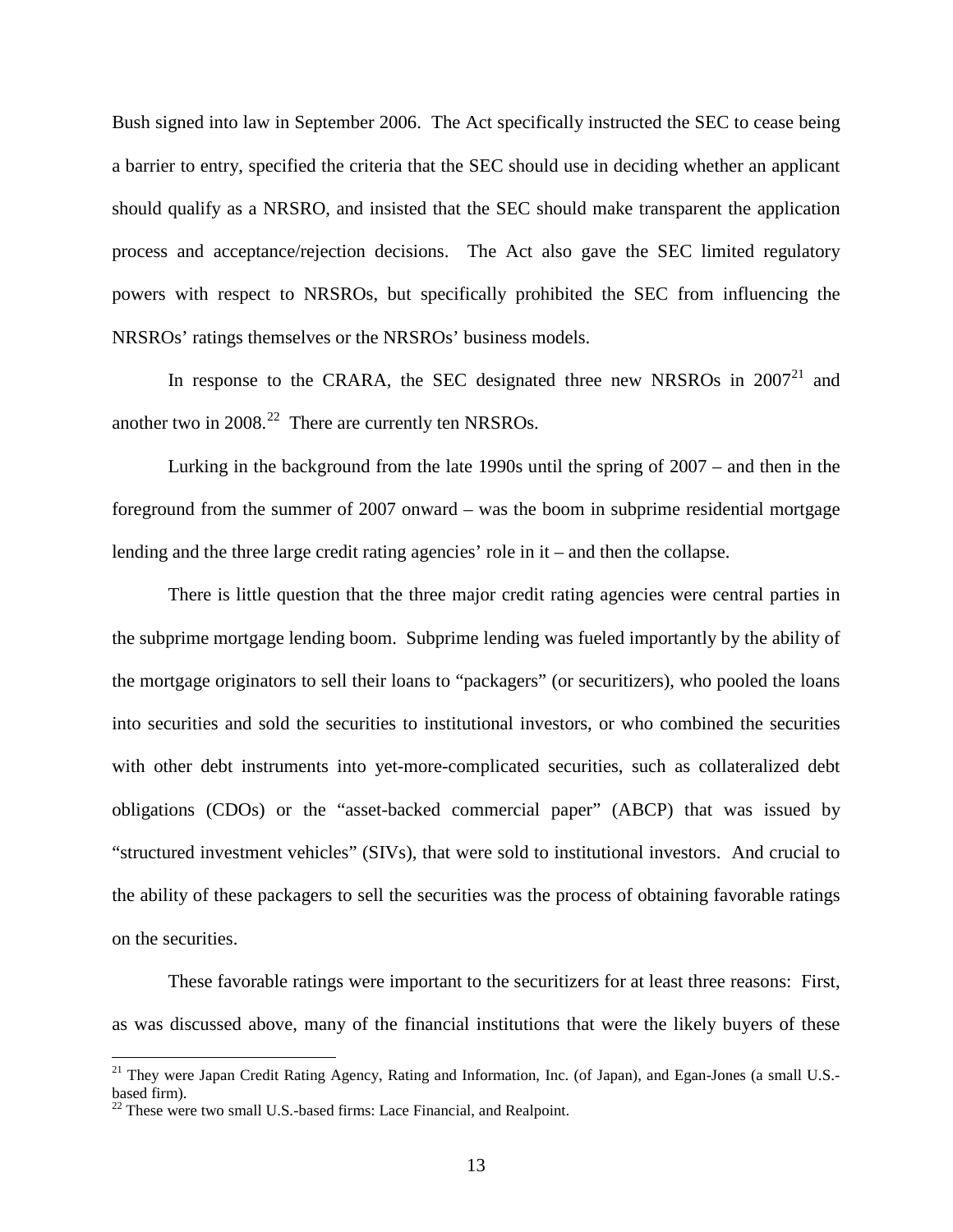securities were under prudential regulatory mandates to heed the ratings of the NRSROs (which, as was discussed earlier, numbered only three in the early years of the decade). Having higher ratings on a larger fraction of the securities that were issued from any given pool of mortgages meant that more of these securities could be bought by these prudentially regulated financial institutions. Second, even for financial institutions that were not prudentially regulated,  $2^3$  the generally favorable reputations that the major credit rating agencies had established in their corporate and government bond ratings meant that many institutional bond purchasers – whether prudentially regulated or not – were inclined to trust the agencies' ratings on these securities.  $^{24}$  $^{24}$  $^{24}$ Finally, higher ratings meant that the securitizers would be able to pay lower interest yields to the investors, leaving higher profits (for any given stream of interest payments received from the mortgage borrowers) for the securitizers.

## V. The "Perfect Storm"

The three large U.S.-based credit rating agencies clearly did not attain their central place in the bond information process solely on their merits. Starting in the 1930s, the specific form of prudential regulation that applied to institutional bond portfolios – first for banks and then subsequently for a number of other important categories of financial institution – mandated that many of the major institutional transactors in the bond markets heed the ratings of a small group of rating agencies. In essence, these agencies' ratings had the force of law, and the agencies had a guaranteed market for their ratings.

<span id="page-13-0"></span> $^{23}$  E.g., state and local government pension funds, mutual funds that invest in bonds, and hedge fund; non-profit institutions' endowment funds (including university endowments) are also important investors in bonds.

<span id="page-13-1"></span><sup>&</sup>lt;sup>24</sup> That these securities might have higher yields than comparably rated corporate bonds would have been a plus for most of the institutional investors – a point to which we will return below.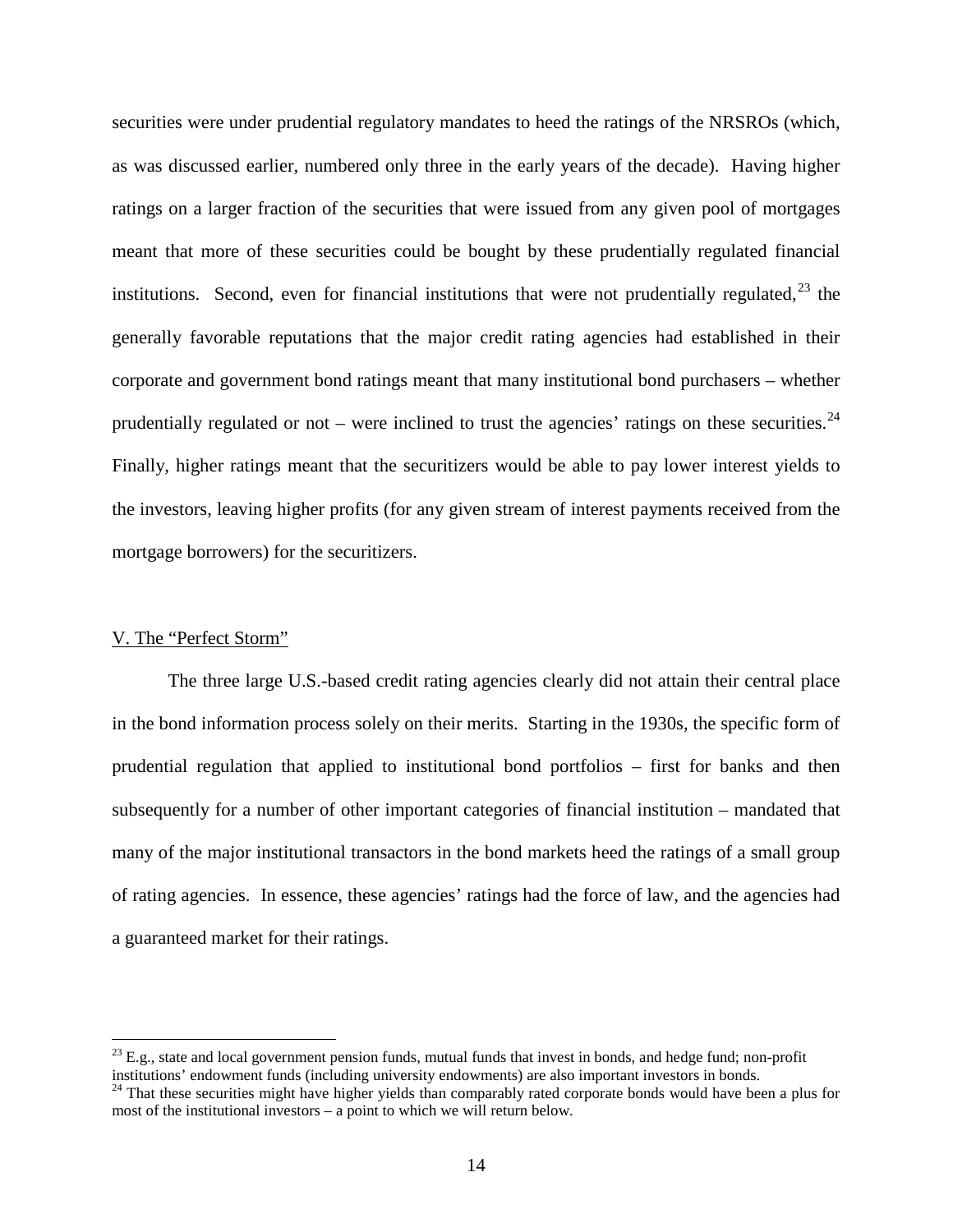The SEC's creation of the NRSRO category in 1975 crystallized this centrality, and the SEC's subsequent behavior in maintaining a high barrier to entry into the NRSRO category reinforced it. As was discussed above, at the end of 2000 – a crucial time, since the housing boom and the subprime lending/securitization that fueled it were just beginning – there were only the three NRSROs (Moody's, S&P, and Fitch) from which the securitizers of those subprime mortgages could obtain the all-important ratings that would allow the securities to be sold to those prudentially regulated financial institutions.

When the SEC finally did begin to reduce the barriers to entry in the NRSRO category, it was far too little and far too late. The expertise that the incumbent NRSROs had developed in the late 1990s and early 2000s meant that they were the NRSROs that the mortgage securitizers would continue to seek. The advantages of incumbency by the "big three" could not possibly be overcome by the subsequent entry of seven new NRSROs – three of which were headquartered outside the U.S., one of which was an insurance company rating specialist, and three of which were small U.S.-based rating firms.

The change in business model by the large credit rating agencies in the early 1970s – from the investor pays model to the issuer pays model – opened the door to the possibilities of conflicts of interest. But, for the first thirty years of experience with the new model, the possibilities did not become actualities. The rating agencies' concerns about their long-run reputations carried the day. Contributing to this resolve were two important characteristics of the bonds that were being rated:

(a) There were thousands of issues and issuers that the agencies rated, so that any individual issuer's pressures to inflate a rating could be dismissed as not worth the risk to the rating agency's reputation; and

15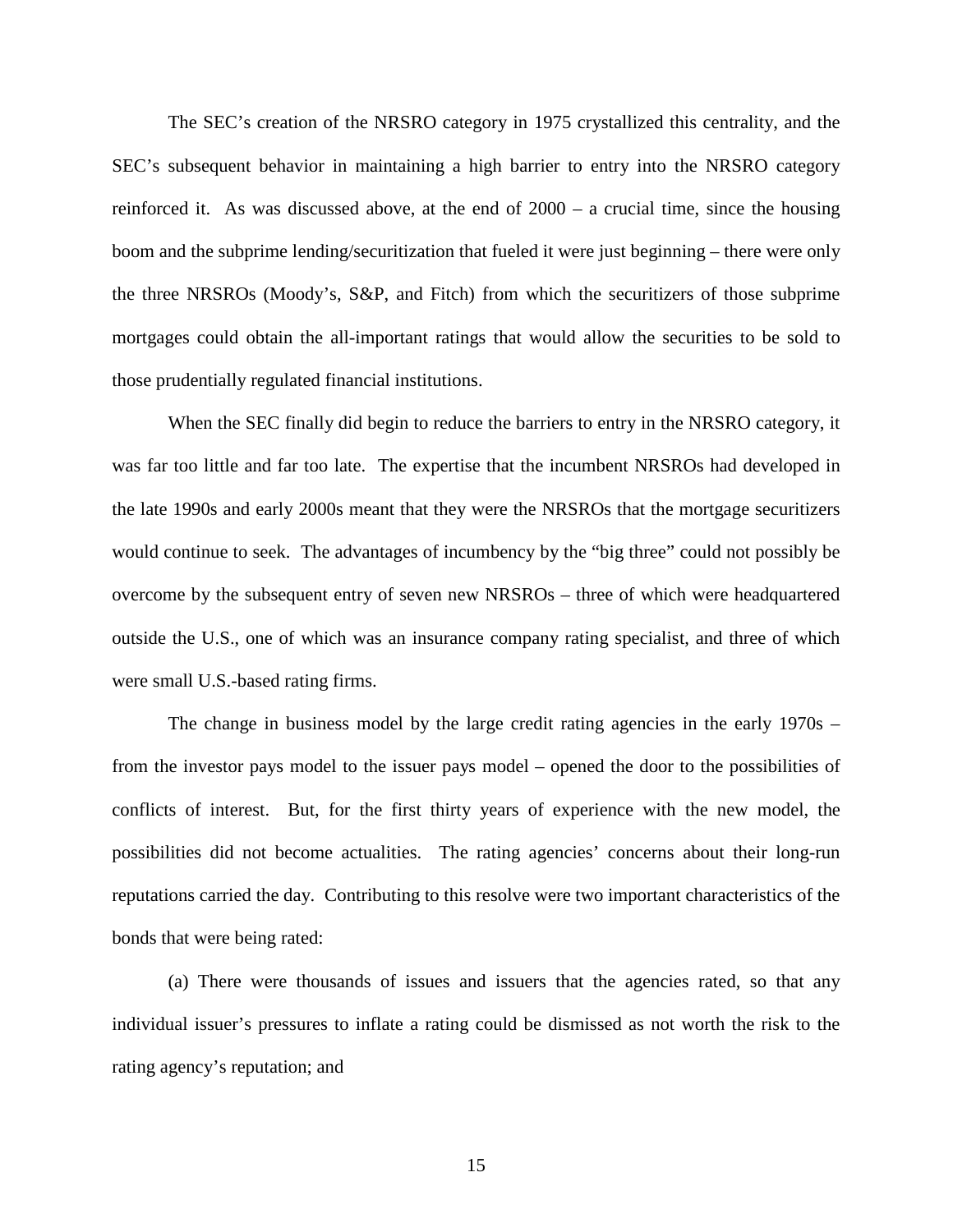(b) The issues and issuers that were being rated were relatively transparent, so that ratings that were off the mark were likely to be noticed publicly by other rating agencies and/or by fixed income analysts elsewhere in the financial services sector; this ease of detection, of course, reinforced the reputation risk of succumbing to an issuer's pressures.

The issuer pays model did break down, however, in the 2000s decade of subprime mortgage securitization. Contrary to the experience with rating the "plain vanilla" corporate and municipal bonds of the previous three decades, mortgage securities (and their even more complex CDO and related offspring) provided a different and more tempting environment:

(a) There were a relatively small number of mortgage securities packagers (in essence, the issuers), so that the threat by any one of them that, unless they received the ratings that they wanted, they would take all of their business to a different rating agency, was far more potent;<sup>[25](#page-15-0)</sup>

(b) The bonds that were being rated were far more complex than the "plain vanilla" bonds of corporations and governments, so that rating errors were far less likely to be quickly "called out" by third parties; $^{26}$  $^{26}$  $^{26}$  and

(c) The profit margins on rating the mortgage securities were substantially higher than on rating the "plain vanilla" bonds.

<span id="page-15-0"></span><sup>&</sup>lt;sup>25</sup> This relative fewness of issuers is discussed in U.S. Securities and Exchange Commission, "Summary Report of Issues Identified in the Commission Staff's Examinations of Select Credit Rating Agencies," July 2008, p. 32. Informed financial sector opinion that ratings shopping was occurring can be found in Mark Adelson, "The Role of the Credit Rating Agencies in the Structured Finance Market," Testimony before the Subcommittee on Capital Markets, Insurance and Government Sponsored Enterprises, Committee on Financial Services, U.S. House of Representatives, September 27, 2007. Empirical evidence that supports the likelihood of ratings shopping can be found in Efraim Benmelech and Jennifer Dlugosz, "The Credit Rating Crisis," NBER Working Paper #15045, June 2009; and Jie He, Jun Qian, and Philip E. Strahan, "Credit Ratings and the Evolution of the Mortgage-Backed Securities Market," mimeo, November 2009. And in a similar market – rating commercial mortgage-backed securities – Moody's found that it lost market share when it tightened its ratings standards; see Kemba J. Dunham, "Real Estate Finance: Moody's Says It Is Taking Hit; Ratings Firm Loses Business as Tougher CMBS Stance Spurs Issuers to 'Rate Shop,'" Wall Street Journal, July 18, 2007, p. B-7.

<span id="page-15-1"></span> $^{26}$  Also, when bonds are more complex and more difficult to rate, even "honest" raters are more likely to make errors; and if issuers can "shop around" for the most favorable rating, then there will be an optimistic bias to the resulting ratings. See Vasiliki Skreta and Laura Veldkamp, "Ratings Shopping and Asset Complexity: A Theory of Ratings Inflation," Journal of Monetary Economics 56 (July 2009), pp. 678-695.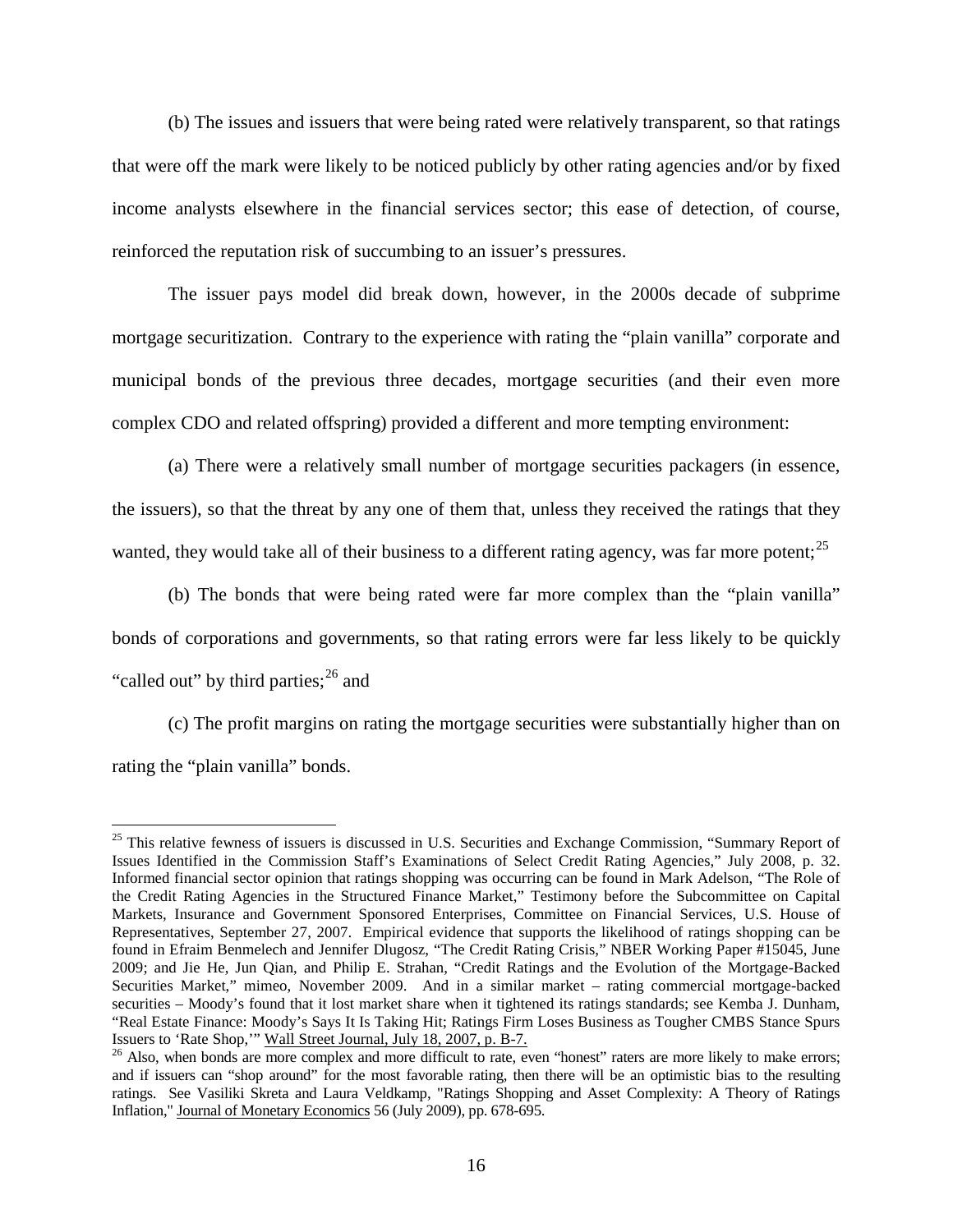It is not especially surprising that a tight, protected oligopoly might become lazy and complacent. The conflicts of the issuer pays model and the special characteristics of rating these mortgage securitizations combined to create irresistible temptations to provide initial ratings that were excessively optimistic, especially for the securities that were rated in 2005 and 2006. And the centralization of the bond information process, brought about by 70 years of prudential regulation of the bond portfolios of banks and other financial institutions, ensured that when the credit rating agencies did stumble, the consequences were serious.

It was "the perfect storm."

### VI. Directions for Public Policy

There are two, very different directions in which public policy toward the credit rating agencies could proceed.

## A. More regulation of the credit rating agencies

One direction for public policy is the politically obvious one: more regulation of the NRSRO rating agencies. The general drift of this approach is to require the rating agencies to address the conflicts that arise from the issuer pays business model and to provide greater transparency in what they do. In the former category are measures such as forbidding the agencies to rate debt issues that they have helped structure, forbidding analysts to be involved in fee negotiations, putting limits on gifts that analysts can receive from issuers, etc.; in the latter category are requirements that the rating agencies reveal details about their methodologies and assumptions and provide detailed rating histories and track records.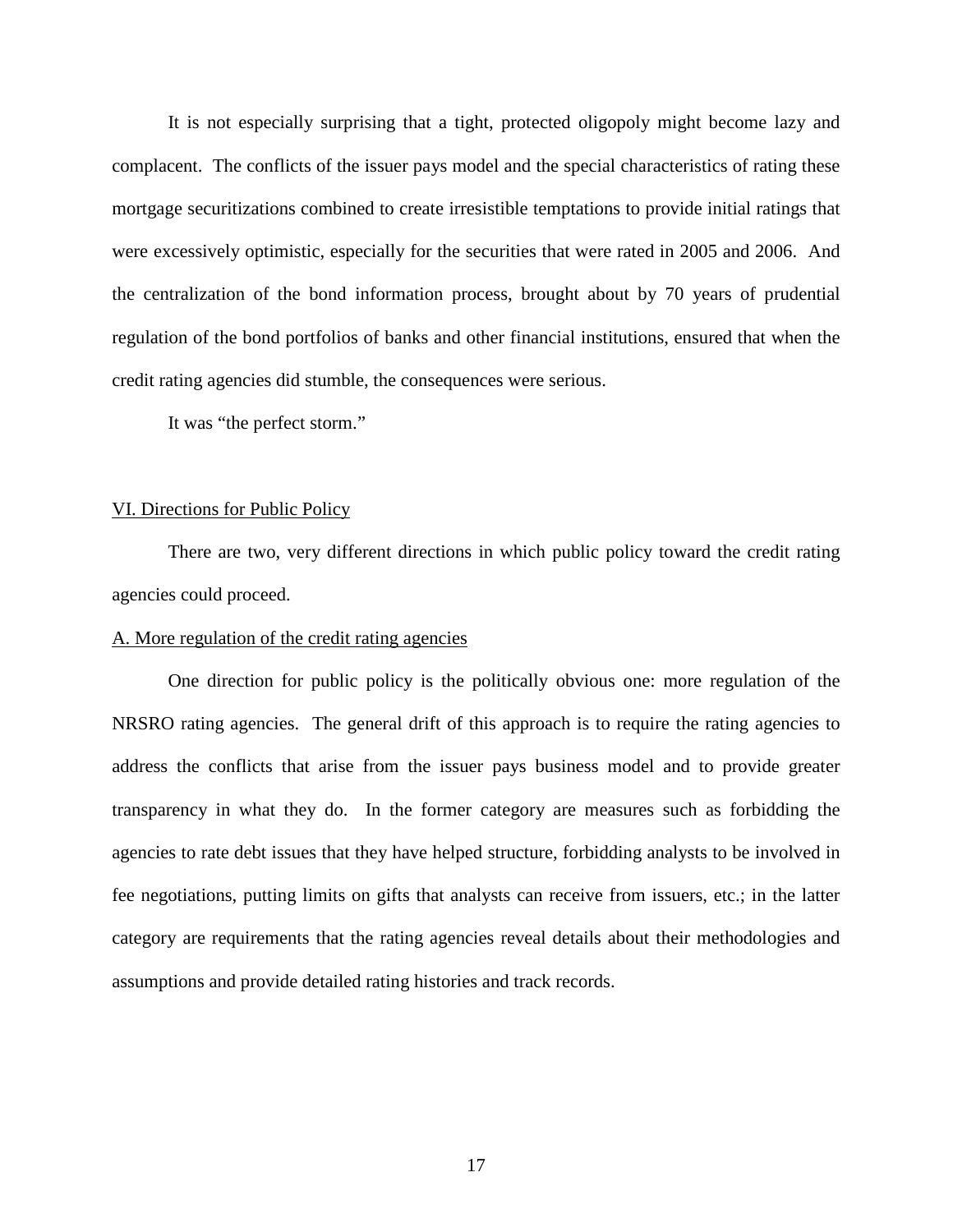The SEC has already taken some steps in these directions<sup>[27](#page-17-0)</sup> and is considering more.<sup>[28](#page-17-1)</sup> All of the legislative proposals that are being considered by the Congress – including H.R. 4173, which was passed by the U.S. House of Representatives in December 2009 – would require that the SEC do more. $29$ 

There are clear dangers to this approach. First, the mandating of greater transparency runs the risk of eroding rating firms' intellectual property and, over the longer run, discouraging the creation of future intellectual property. Next, by placing more requirements on NRSROs, this regulation will raise the costs of being a NRSRO – raise barriers to entry – and thereby discourage entry.<sup>[30](#page-17-3)</sup> Further, because entry will be discouraged and the development of future intellectual property will be discouraged and also because regulations often have difficulties accommodating new structures, innovation in the provision of bond creditworthiness information is likely to diminish. Such innovation might otherwise encompass new methodologies, new technologies, new procedures, perhaps even new business models. Ironically, by discouraging entry, such regulatory efforts are likely to make the incumbent large NRSROs (who are best able to absorb the additional regulatory costs) more important, not less.

And it is far from clear that the regulatory efforts will have a significant net effect. The senior managements of the large rating agencies are quite aware of the damage to their firms'

<span id="page-17-0"></span> $^{27}$  See Federal Register, 74 (February 9, 2009), pp. 6456-6484; Federal Register, 74 (December 4, 2009), pp. 63832-63865.

<span id="page-17-1"></span><sup>&</sup>lt;sup>28</sup> See Federal Register 74 (December 4, 2009), pp. 63866-63904.

<span id="page-17-2"></span><sup>&</sup>lt;sup>29</sup> See U.S. Department of the Treasury, "Fact Sheet: Administration's Regulatory Reform Agenda Moves Forward; Credit Rating Agency Reform Legislation Sent to Capitol Hill," July 21, 2009; U.S. Senate Committee on Banking, Housing, and Urban Affairs, "Dodd, Banking Committee Democrats Unveil Comprehensive Financial Reform," November 10, 2009; and U.S. House of Representatives Committee on Financial Services, "House Approves Historic New Rules to Govern America's Financial System," December 11, 2009.

<span id="page-17-3"></span> $30$  The Obama Administration's legislative proposal for the regulation of rating agencies would go farther and would make the stepped-up SEC requirements apply to all "credit rating agencies", regardless of whether they are or are not NRSROs. See U.S. Department of the Treasury, "Fact Sheet: Administration's Regulatory Reform Agenda Moves Forward; Credit Rating Agency Reform Legislation Sent to Capitol Hill," July 21, 2009. Since this broad provision would appear to apply to any entity that provides creditworthiness information and receives payment in return, it would surely discourage entry.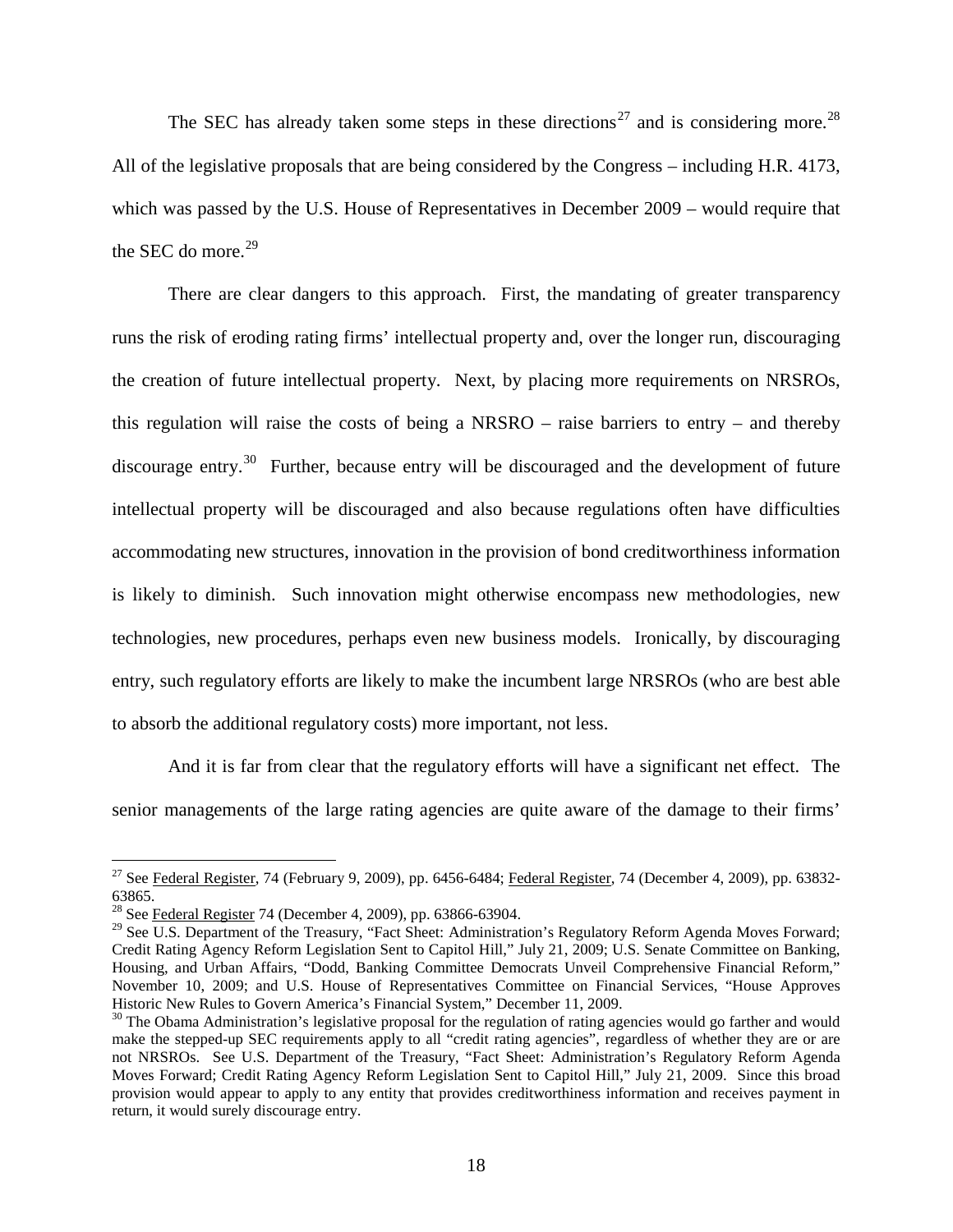reputations that has occurred over the past three years and have taken corrective steps. The wave of over-optimistic ratings is unlikely to repeat itself in any event.

At the same time, the rating firms' tardiness in changing their ratings, which has been another target for criticism, seems unlikely to change much, if at all, as a consequence of the stepped-up regulation. This tardiness was exemplified by the Enron and WorldCom experiences mentioned above and was revisited more recently when the major rating agencies had "investment grade" ratings on Lehman Brothers' commercial paper on the morning that Lehman declared bankruptcy in September 2008. The rating agencies have long had a deliberate goal of "rating through the cycle" – of providing a long-term perspective – rather than providing an upto-the minute assessment. But this attitude and approach means that these rating agencies will always be slow to identify a secular trend with respect to a bond's creditworthiness, since there will always be a delay in perceiving that any given change isn't just the beginning of a reversible cycle but instead is the initial stage of a sustained decline or improvement.

This sluggishness may be a response to their customers' preferences to avoid frequent (and costly) adjustments in their portfolios.<sup>[31](#page-18-0)</sup> Although the sluggishness (at least on the downside) also avoids angering issuers, it has been present since long before the change to the issuer pays business model, so this doesn't seem to be a root motive. Finally, it also has the benefit (for the rating agencies) of allowing them to maintain smaller staffs.

In sum, this sluggishness in revising ratings appears to be a strong cultural phenomenon among the major rating agencies. Tougher regulation may well have little effect.

<span id="page-18-0"></span><sup>&</sup>lt;sup>31</sup> See, for example, Edward I. Altman and Herbert A. Rijken, "How Rating Agencies Achieve Rating Stability," Journal of Banking & Finance, 28 (November 2004), pp. 2679-2714; Edward I. Altman. and Herbert A. Rijken, "A Point-in-Time Perspective on Through-the-Cycle Ratings," Financial Analysts Journal, 62 (January-February 2006), pp. 54-70; Gunter Loffler, "An Anatomy of Rating through the Cycle," Journal of Banking & Finance, 28 (March 2004), pp. 695-720; Gunter Loffler, "Avoiding the Rating Bounce: Why Rating Agencies Are Slow to React to New Information," Journal of Economic Behavior & Organization 56 (March 2005), pp. 365-381; and Mei Cheng and Monica Neamtu, "An Empirical Analysis of Changes in Credit Rating Properties: Timeliness, Accuracy and Volatility," Journal of Accounting and Economics 47 (March 2009), pp. 108-130.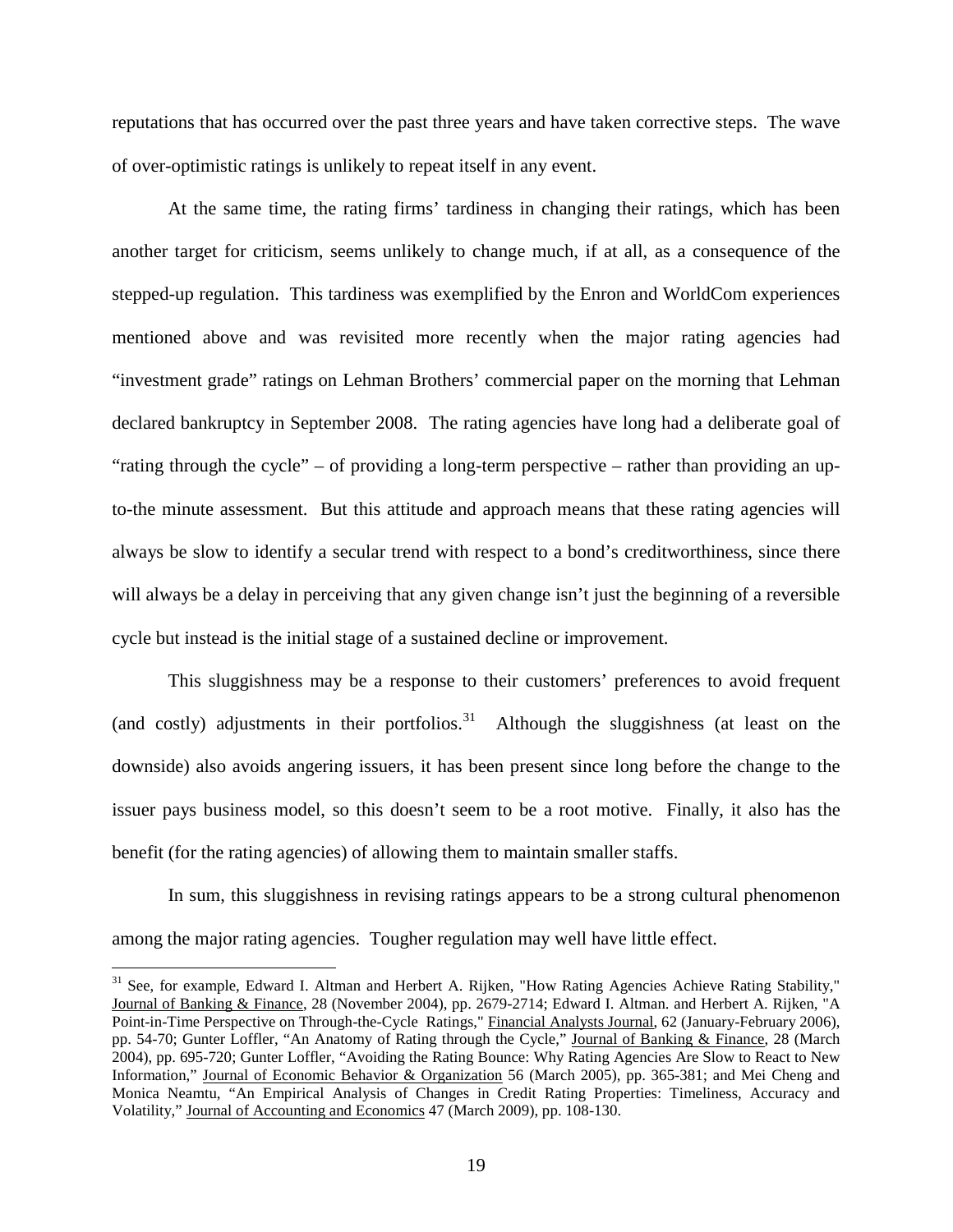B. Less regulation of the credit rating agencies (but better prudential regulation of bond portfolios)

This policy route begins with the recognition of four important features of the bond market that have been discussed earlier in this article:

(a) There are other sources of information about the creditworthiness of bonds and of bond issuers, in addition to the major credit rating agencies.

(b) The current dominance of the major credit rating agencies is due, at least in part, to the peculiarities of over seven decades of prudential regulation of institutional bond portfolios, which began with banks and then spread to insurance companies, pension funds, securities firms, and money market mutual funds, whereby these institutions were required to heed the ratings of a select handful of rating firms.

(c) The SEC's NRSRO system crystallized this delegation of regulators' safety judgments, as well as raising barriers to entry that discouraged entry into the rating business generally and kept the number of NRSROs as low as three at a crucial time period (the early years of the decade of the 2000s).

(d) The bond market is largely an institutional market.

Accordingly, prudential regulators should reverse course and cease relying on ratings for the determination of whether a financial institution's bond portfolio is safe – in essence, the financial regulators should withdraw the delegations of safety judgments that began over 70 years ago. Instead, regulators should place the burden directly on the institution to justify the safety of its bond portfolio to its regulator.<sup>[32](#page-19-0)</sup> Under this approach, institutions would have a far wider choice from which they could draw information about the creditworthiness of bonds. The

<span id="page-19-0"></span> $32$  For banks, this is the "normal" burden that they bear with respect to their (non-bond) loan portfolios. For a justification of prudential regulation of depository institutions, see Lawrence J. White, The S&L Debacle: Public Policy Lessons for Bank and Thrift Regulation. New York: Oxford University Press, 1991.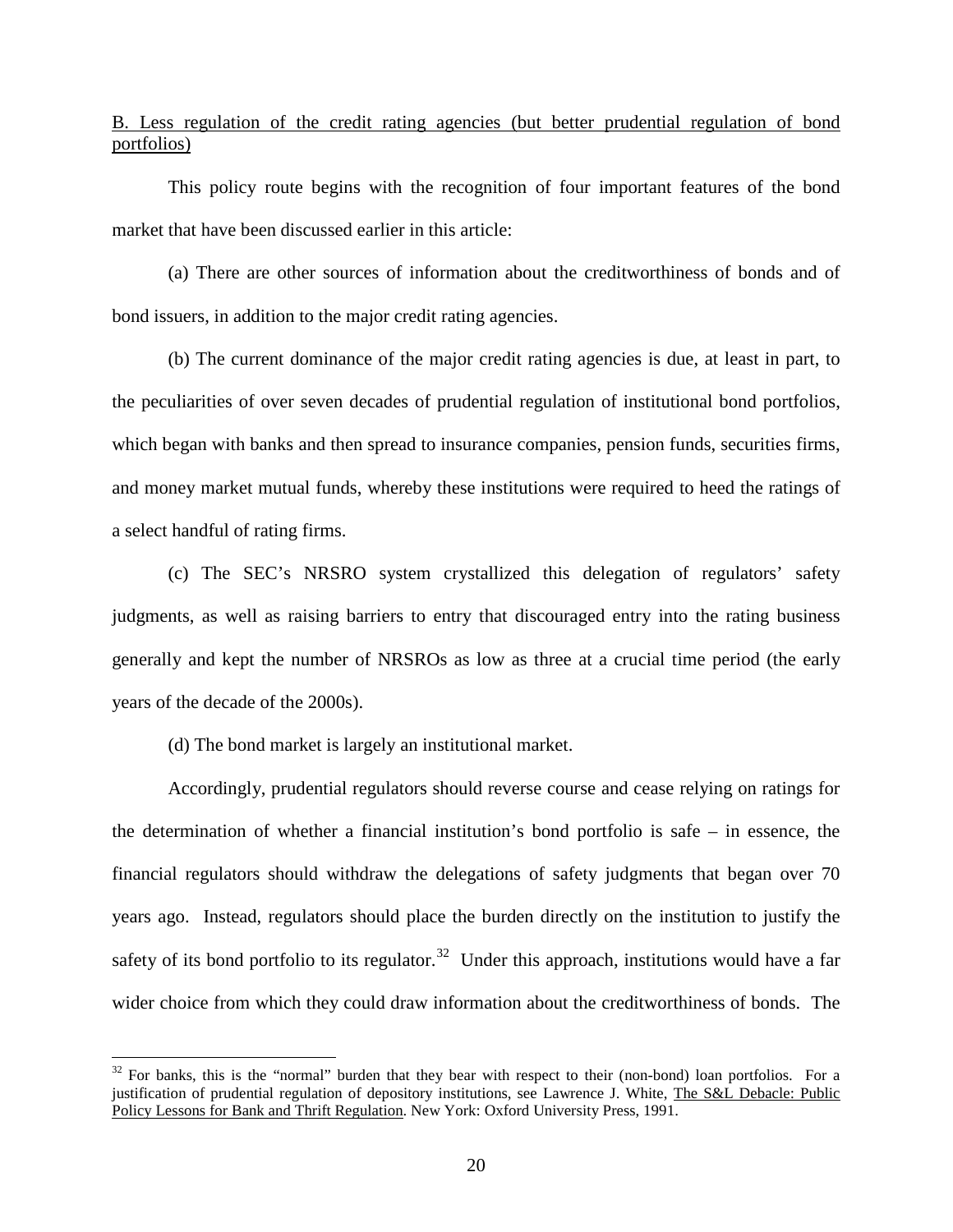institutions might choose to do the research themselves. Or they might rely on the market information that is yielded by the prices of credit default swaps (CDS). Or they could rely on advisors. Those advisors might be the incumbent NRSRO rating agencies; or they might be the fixed income analysts at investment banking firms (especially if those firms could erect credible "Chinese walls" to forestall conflicts of interest); or they might be upstart advisory firms (perhaps staffed by those fixed income analysts who decide to form their own advisory firms).

Because the participants in the bond markets are primarily institutional investors, they can be expected to have memories (e.g., as to bond advisors' track records) and to be able to exercise judgment as to who is a reliable advisor and who is not (e.g., based on the advisor's track record, business model, personnel, etc.). Consequently, there would be no need for the certification of the NRSRO system, and that designation – along with the growing body of regulation of the NRSROs – could and should be scrapped.<sup>[33](#page-20-0)</sup>

Nevertheless, a review of the financial institution's source of advisory information (or a check of the institution's in-house research) is likely to – and probably should – be a part of any prudential regulatory examination process. Since these institution's senior managements usually have incentives otherwise to take excessive risks (the prevention of which is the central motive for prudential regulation), they would likely want to choose advisors who would be overly optimistic (e.g., who describe as "safe" a bond that the market believes is risky), since this would allow the institution to take on more risks while appearing to be safe.<sup>[34](#page-20-1)</sup> Hence, there is a need for prudential oversight of the institution's choice of advisory information. But the primary

<span id="page-20-0"></span> $33$  By contrast, if this were a market where retail investors (i.e., households) had a substantial presence, then greater regulatory effort to maintain the quality of the advisors, so as to protect this category of investors (who tend generally to be less well informed and less capable of protecting themselves), would be appropriate.

<span id="page-20-1"></span> $34$  This cautionary reminder can be found in Charles W. Calomiris, "A Recipe for Ratings Reform," The Economist's Voice, 6 (No. 11, 2009), pp. 1-4.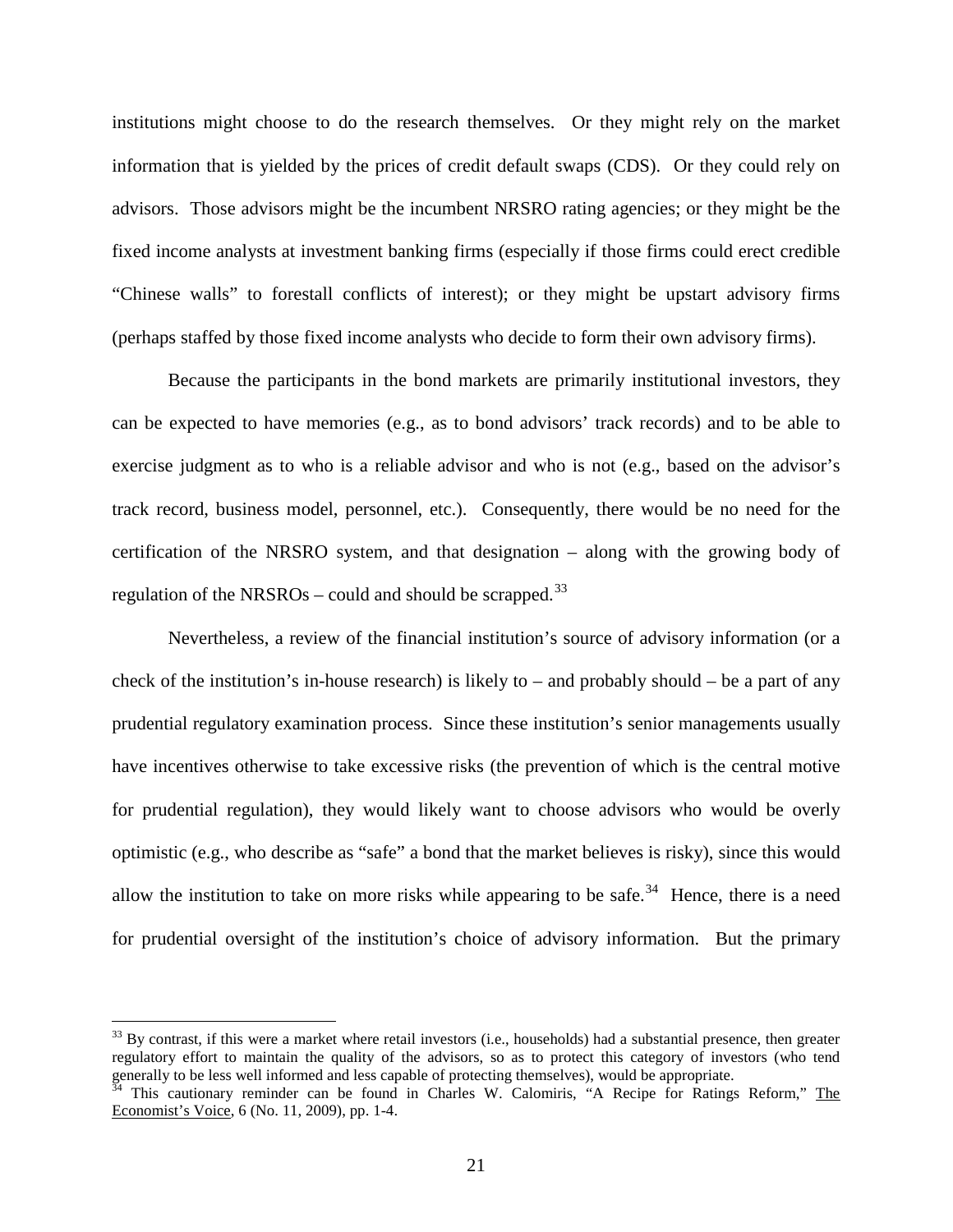regulatory target should be the safety of the bond portfolios themselves; oversight of the source of advisory information is secondary.

By widening financial institutions' choices of bond creditworthiness information, this policy route would open up the bond information market to new ideas – new technologies, new methodologies, new procedures, new business models – in a way that has not been possible since the 1930s.

There have been some tentative policy movements in this direction recently. The SEC has withdrawn a few regulations that required SEC-regulated financial institutions to rely on NRSRO ratings<sup>[35](#page-21-0)</sup> and has proposed withdrawing a few more.<sup>36</sup> However, the SEC seems at best to be two-minded about proceeding in this direction, since it has simultaneously been promulgating the regulations discussed above that increase the burden on NRSROs to deal with disclosure and conflict-of-interest issues; and in the area of money market mutual funds – the SEC's most important prudential regulatory application of the requirement that regulated institutions heed NRSRO ratings – the SEC has proposed an enhancement of the importance of NRSROs' ratings.<sup>[37](#page-21-2)</sup>

The financial reform legislation (H.R. 4173) that was passed by the U.S. House of Representatives in December 2009 is similarly two-minded: $38$  One the one hand, the bill eliminates statutory references to the use of NRSRO ratings by financial institutions and instructs financial regulatory agencies to eliminate such references from their regulations – which, following the logic developed above, would seem to eliminate the need for the NRSRO category and all of the regulatory requirements that are being placed on NRSROs. However, on the other

<span id="page-21-0"></span><sup>&</sup>lt;sup>35</sup> See Federal Register 74 (October 9, 2009), pp. 52358-52373.<br><sup>36</sup> See Federal Register 74 (October 9, 2009), pp. 52374-52381.

<span id="page-21-1"></span>

<span id="page-21-3"></span><span id="page-21-2"></span> $\frac{37}{38}$  See  $\frac{37}{12}$  Eederal Register 74 (July 8, 2009), pp. 32688-32741.<br><sup>38</sup> See U.S. House of Representatives Committee on Financial Services, "House Approves Historic New Rules to Govern America's Financial System," December 11, 2009.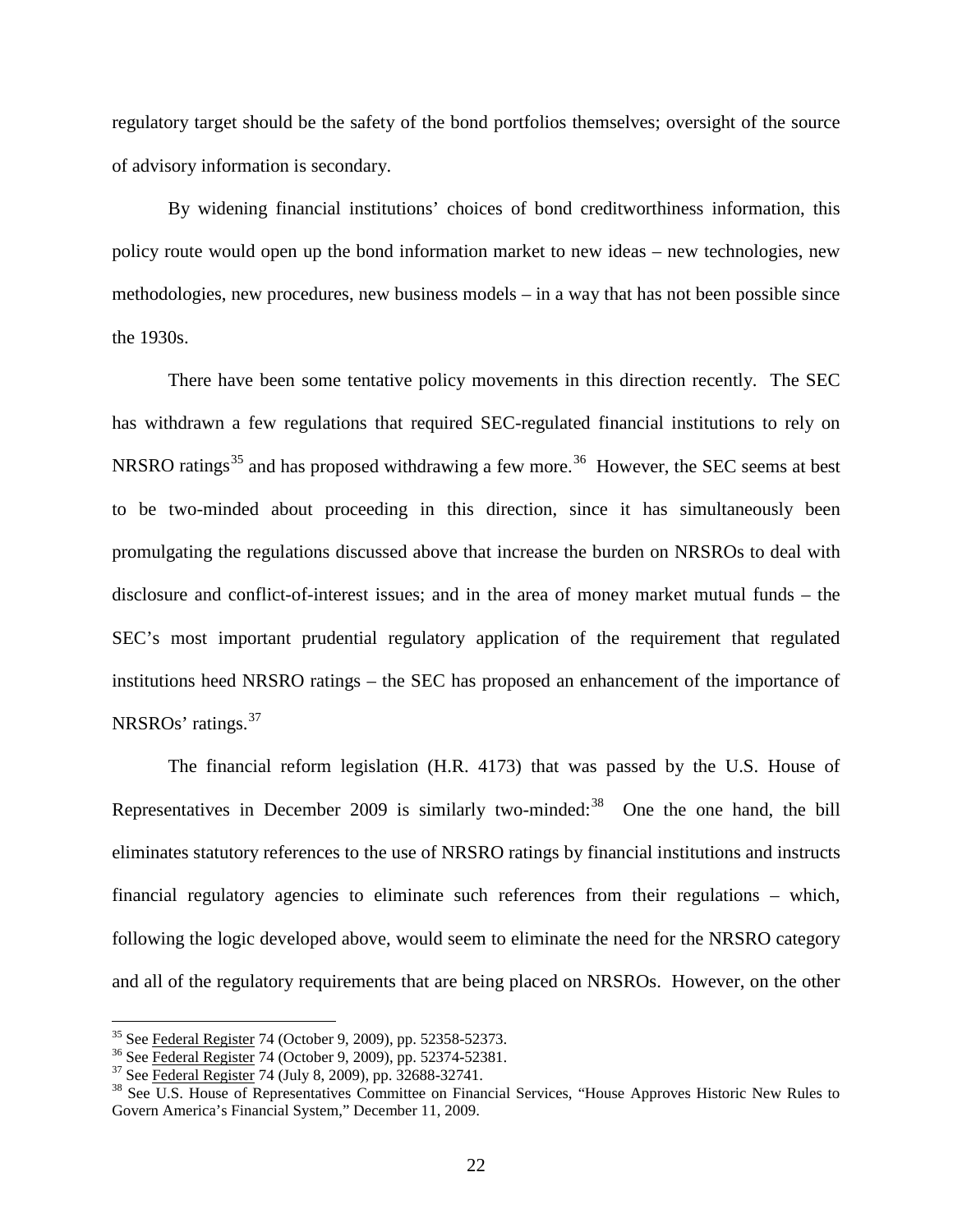hand, the bill retains the NRSRO structure and instructs the SEC to proceed farther in its requirements that the NRSROs address the transparency and conflict-of-interest issues. And, as was discussed above, the other versions of the financial reform legislation (that address the credit rating agencies) that are being considered by the Congress are focused on increasing the regulatory requirements on the NRSROs; their only nod toward the policy route of moving away from the regulatory reliance on ratings is to require studies by the Government Accountability Office  $(GAO)$  of such possibilities.<sup>[39](#page-22-0)</sup> As of January 2010, the outcome of any of these legislative efforts is uncertain.

Two other recent developments are worth mentioning: First, in October 2009, the Federal Reserve announced that, in connection with its "Term Asset-Backed Securities Lending Facility" (TALF) program (whereby the Federal Reserve lends to financial institutions and accepts assets-backed securities as collateral), it would be more selective with respect to which NRSROs' ratings it would accept in determining acceptable collateral for the program and that it would also conduct it own risk assessment of proposed collateral.<sup>[40](#page-22-1)</sup> Second, in November 2009 the National Association of Insurance Commissioners (NAIC) announced that it had asked the Pacific Investment Management Company (PIMCO) to assess the riskiness of the residential mortgage-backed securities that were held by the insurance companies that were regulated by the 50 state insurance regulators. $^{41}$  $^{41}$  $^{41}$  Both developments indicate that regulators are beginning to be wary of automatic reliance on NRSROs' ratings and are exploring alternatives.

<span id="page-22-0"></span><sup>&</sup>lt;sup>39</sup> See U.S. Department of the Treasury, "Fact Sheet: Administration's Regulatory Reform Agenda Moves Forward; Credit Rating Agency Reform Legislation Sent to Capitol Hill," July 21, 2009; and U.S. Senate Committee on Banking, Housing, and Urban Affairs, "Dodd, Banking Committee Democrats Unveil Comprehensive Financial Reform," November 10, 2009.<br><sup>40</sup> See Board of Governors of the Federal Reserve System, "Press Release," October 5, 2009.

<span id="page-22-2"></span><span id="page-22-1"></span><sup>&</sup>lt;sup>41</sup> See National Association of Insurance Commissioners, "NAIC Selects PIMCO to Model Residential Mortgage-Backed Securities," November 17, 2009.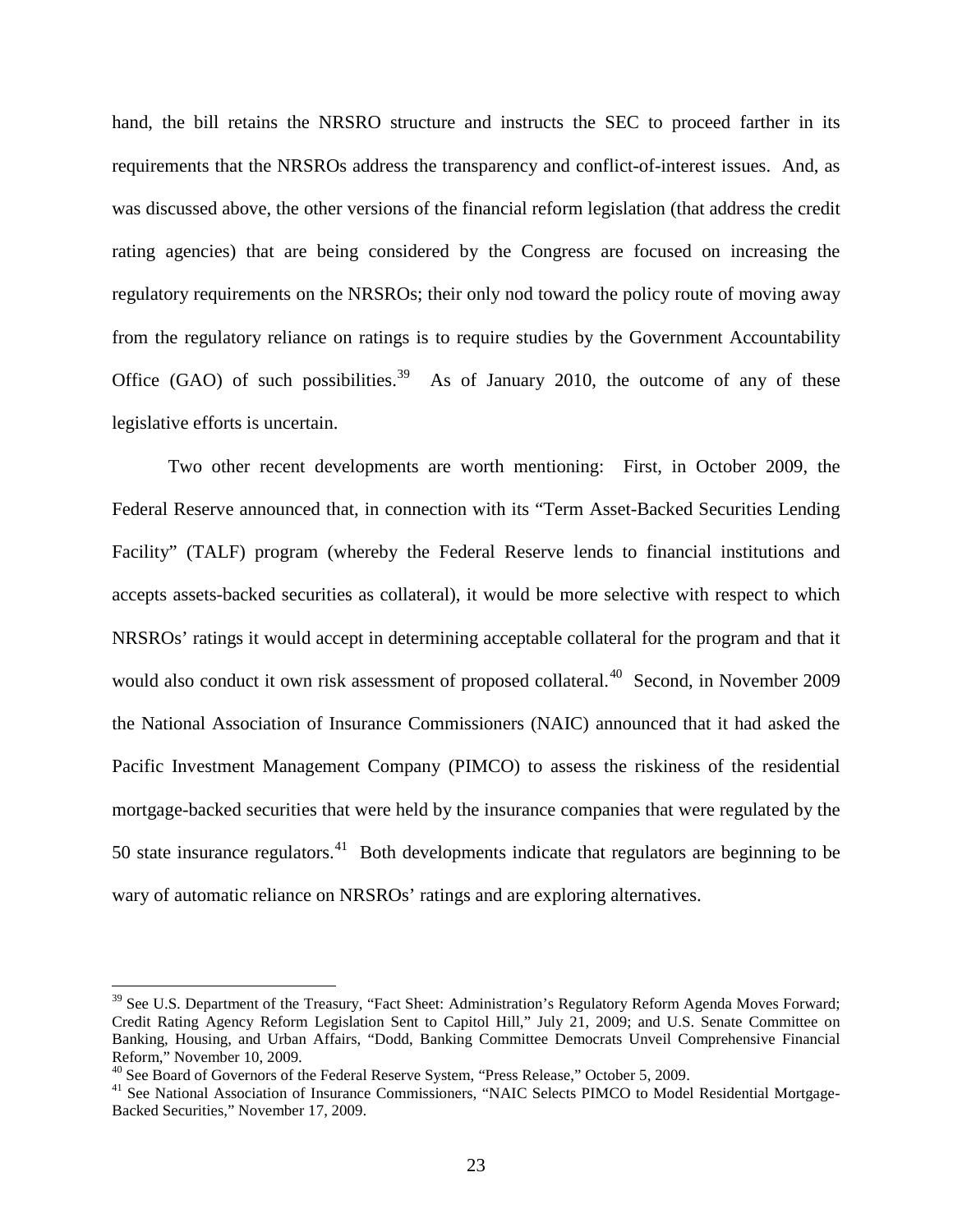Finally, it is worth considering whether and how the issuer pays business model might survive in an environment where there is no regulatory reliance on ratings, there is no NRSRO system, and financial institutions have a wider choice as to where they get their information about bonds' creditworthiness. So long as institutional bond managers have memories, they should be able to ascertain which advisors have provided reliable advice and should be willing to pay a higher price for (and thus accept a lower yield on) the bonds of any given underlying quality that are rated by these reliable advisors. In turn, issuers should seek to hire these recognized-to-be-reliable advisors to rate their bonds, since the issuers would thereby be able to pay lower interest rates on the bonds that they issue.<sup>42</sup> Of course, just because the issuer pays model could survive in this more open environment does no mean that it would survive. That outcome would be decided by the market.

## VII. Conclusion

The role of the three large U.S.-based credit rating agencies in the subprime mortgage debacle and the financial crisis that followed it has focused political and regulatory attention on the three rating agencies. A widespread response has been to call for greater regulation of the rating agencies. This approach, however, ignores the history of prudential regulation of financial institutions' bond portfolios, which had the effect (since the 1930s) of forcing these institutions and the bond markets more generally to heed the ratings of only these agencies. A major danger of the policy route of greater regulation is the likelihood that it will raise barriers to entry and

<span id="page-23-0"></span> $42$  In essence, the incentives for accurate rating described in the text are based on the advisory firms' concerns about their long-run reputation. Similarly, a newspaper accepts advertising from companies about which it publishes news stories and reviews (e.g., cars, movies, restaurants, books) and typically establishes procedures to protect its long run reputation for being independent of the influence of the advertisers. But concerns about reputation can be overwhelmed, as apparently occurred in the case of the rating of the subprime securities. A formal modeling of this can be found in Jerome Mathis, James McAndrews, and Jean-Charles Rochet, "Rating the Raters: Are Reputation Concerns Powerful Enough to Discipline Rating Agencies?" Journal of Monetary Economics 56 (July 2009), pp. 657-674.